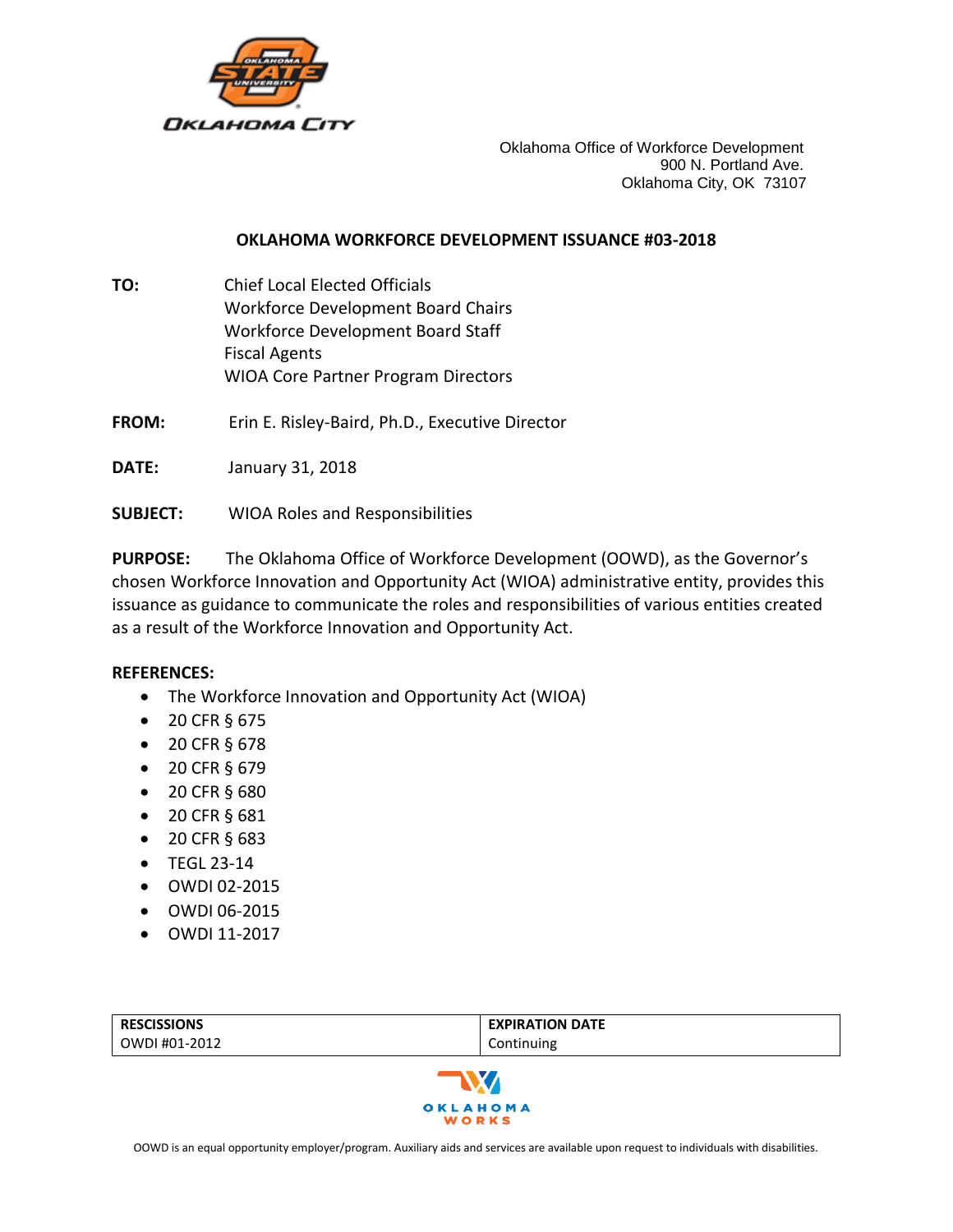**BACKGROUND**: All Oklahoma Works system partners must commit to their roles and responsibilities within the workforce development system in order to provide a seamless customer-focused service delivery network that enhances access to programs' services and improves long-term employment outcomes for individuals receiving assistance.

**MESSAGE:** The roles and responsibilities discussed below are a description of the various governance, management, and programmatic entities and their roles within Oklahoma Works workforce development system. Attached is a specific listing of the roles and responsibilities for these entities.

### **Local Workforce Development Boards (LWDBs) Functions**

The Workforce Innovation and Opportunity Act (WIOA) maintains Local Workforce Development Boards (LWDBs) within each local workforce development area. The members of the local board are appointed by Chief Local Elected Officials (CLEOs) and along with the CLEO are responsible for both system building and program implementation within these areas. Section 107 of WIOA specifically lists the responsibilities of LWDBs. Among these responsibilities are the requirements to develop in partnership with the CLEO a local plan outlining the strategic objectives for the local area, engage local workforce development area system stakeholders to assist in the development of the local plan and identifying non-federal expertise and resources to leverage support for workforce development activities, and in partnership with the CLEO conduct oversight of youth, adult, dislocated worker activities, and the entire One-Stop delivery system in the local area.

Oklahoma relies on LWDBs to fill the role of an entity serving as an objective, unbiased facilitator within the community, not tied to one service model or one service entity. All local workforce development area stakeholders in the community must see the LWDBs as strategic bodies that can do broad-based planning; credibly convene diverse players with multiple and at times competing agendas; and create a workforce development system that extends well beyond Title I of WIOA.

To accomplish this, LWDBs must be in a position to do business beyond just conducting meetings and fulfilling the minimum WIOA responsibilities of a local board. They must be able to study local issues, develop strategic partnerships and coalitions to address those challenges, evaluate progress, garner resources to support initiatives, align service delivery to meet the strategic objectives of the state and the local area, and to make hard decisions when a lack of progress toward implementation of the plans exists.

Experience from across the country also indicates the most effective way to achieve these objectives is to ensure that the LWDB function is not perceived as tied to one service delivery partner and that the honest facilitator role of the Local Board is viewed as reliable in the community. The optimum way of achieving this is a full separation of duties between the LWDB staff providing the *system planning/oversight* activities, the Title I provider staff responsible for the *program services planning/oversight* and/or *operations* roles, and the System and/or Oklahoma Works (One-Stop) Operator staff conducting *system operations*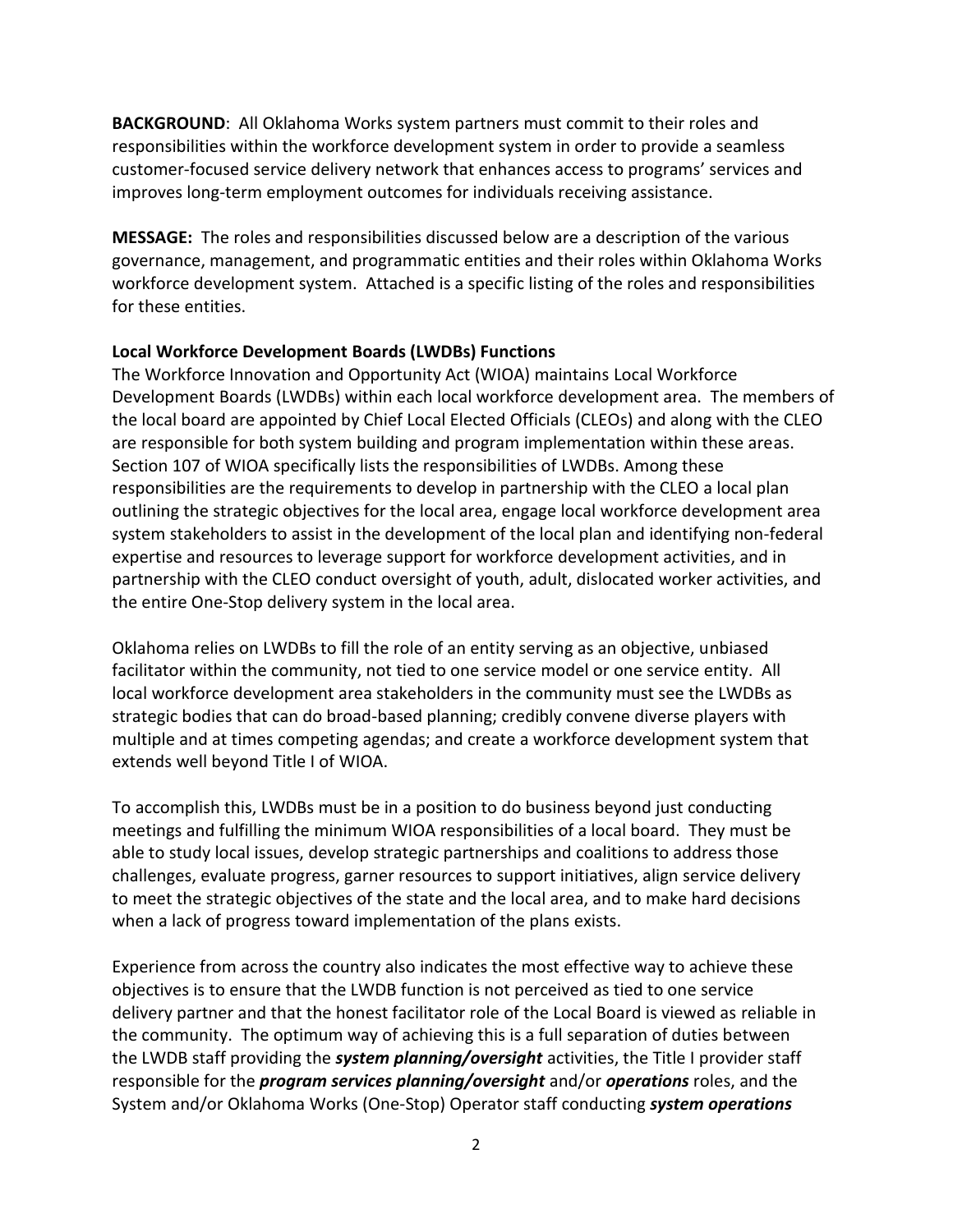activities. Full separation is defined as the LWDB and its staff being an entirely separate entity from the Title I provider and/or One Stop Operator staff – run by separate organizations.

Additionally, each LWDB must designate an individual as the Local Equal Opportunity Officer. Per 29 CFR § 38.29, the Local Equal Opportunity Officer must have direct access to both the Chief Local Elected Official and the Chair of the LWDB. This ensures LWDBs are informed and updated regularly on its equal opportunity and nondiscrimination duties. The Local Equal Opportunity Officer must have the requisite skills and abilities to fulfill the responsibilities outlined in 29 CFR § 38.31. The Local Equal Opportunity Officer will report directly on all equal opportunity and nondiscrimination issues, action plans, and affirmative outreach to the CLEO and the Board Chair to ensure LWDB understands and fulfills its responsibilities outlined in 29 CFR Part 38, WIOA sections 107(d) and 188.

Per 20 CFR § 679.400(d), LWDB staff may only assist the LWDB in fulfilling the required functions outlined in WIOA section 107(d). To summarize, WIOA Section 107(d) identifies functions for LWDBs, among them are:

- Developing a local plan;
- Analyses of regional labor market data con;
- Leading efforts to engage employers;
- Leading efforts to develop and implement career pathways;
- Identifying and promoting proven and promising practices;
- Establishing standing committees to more effectively accomplish the work of the local boards;
- Better utilizing technology to facilitate connections among the intake and case management information systems of one-stop partners, to access services provided through the one-stop system (including remote areas), to meet the needs of individuals with barriers to employment, and to leverage resources and capacity;
- Promoting consumer choice of participants among providers;
- Developing a local budget
- Selecting one-stop operators and service providers
- Enhancing coordination with education providers; and
- Assessing the physical and programmatic accessibility of one-stop centers annually in accordance with applicable nondiscrimination provisions under Title I of WIOA and the Americans with Disabilities Act.

# **Chief Local Elected Officials**

Chief Local Elected Officials are critical to the creation and implementation of WIOA adult, dislocated worker, and youth programs, as well as local workforce system development and implementation. LEOs come together to create a LEO Consortium Agreement which among other delineation of duties establishes a CLEO for each local workforce development area.

WIOA and United States Department of Labor (USDOL) regulations make it clear that CLEOs are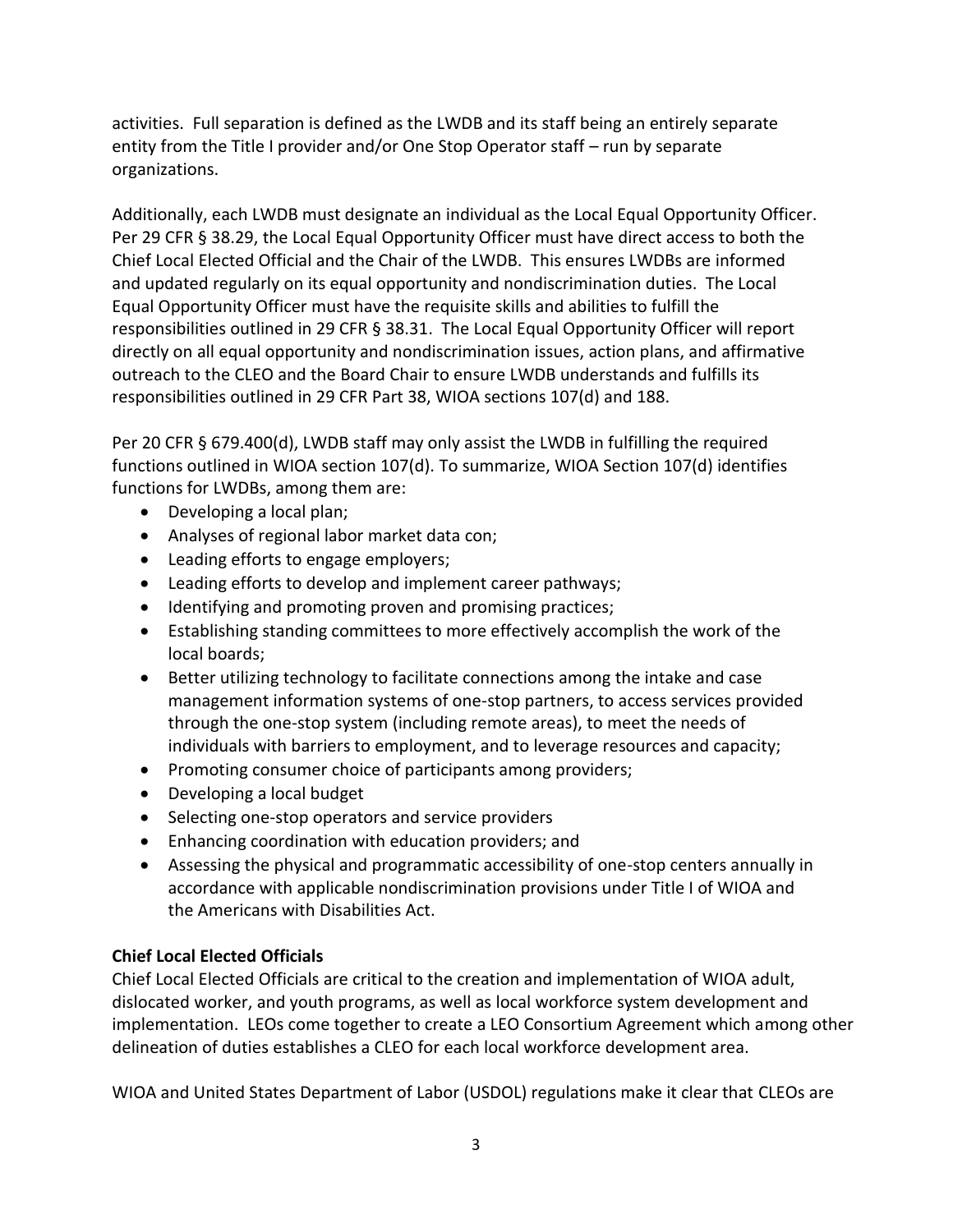responsible and liable for WIOA program funds allocated to the local workforce development areas. Further, the Act and regulations indicate that all significant program and system building decisions involve these CLEOs.

# **Contract for Employer Services**

A contract for employer services is one in which an organization, private or nonprofit, serves as the employer and manages the responsibilities for the LWDB, as described in 20 CFR § 679.400(e).

Per 20 CFR. § 679.430, a written agreement is required between the LWDB and the organization that is the employer of LWDB staff that clearly specifies the roles and responsibilities of both entities. There must be a clear separation of the duties between board staff and fiscal agents, particularly in a contract for employer services. Fiscal agents are limited in scope to the duties related to disbursing workforce development funds and do not exercise supervisory control over LWDB staff or related personnel issues (see section on Fiscal Agents).

Additionally, the written agreement must explain how the organization will carry out its responsibilities while demonstrating compliance with WIOA and relevant corresponding regulations.

Properly executed contracts for employer services must contain:

- Details of the services to be performed by the employer of Board staff, e.g. payroll, salary, insurance, benefits, travel, rent, supplies, fringe benefits, communications, and tax reporting, etc.
- A clause addressing fee for services. A "fee for service" clause is designed to address additional fees not contemplated by the original contract. Fee for service charges must be the actual costs to perform services and detailed in an itemized expense sheet. This is particularly important when parties agree to an "advance payment system" as it is a component of the necessary documentation that aids in fiscal monitoring.
- Selection of either an advance payment system or a reimbursement payment system.
	- o **Advance payment system** requires all expenditure reports to be accompanied by a general ledger showing reimbursement of WIOA program costs.
	- o **Reimbursement payment system** does not require submission of supporting documentation at the time of a cash request.
- Conflict of interest language to ensure those entrusted with public funds will not personally or professionally benefit from the award, administration, or expenditure of public funds.
- Procedures to file grievances and complaints of a non-criminal nature alleging WIOA Title I violations.
- A process for dispute resolution between the contracting parties. When the contracting parties have a dispute, the parties should attempt to resolve the issues through mutually satisfactory negotiations in lieu of litigation.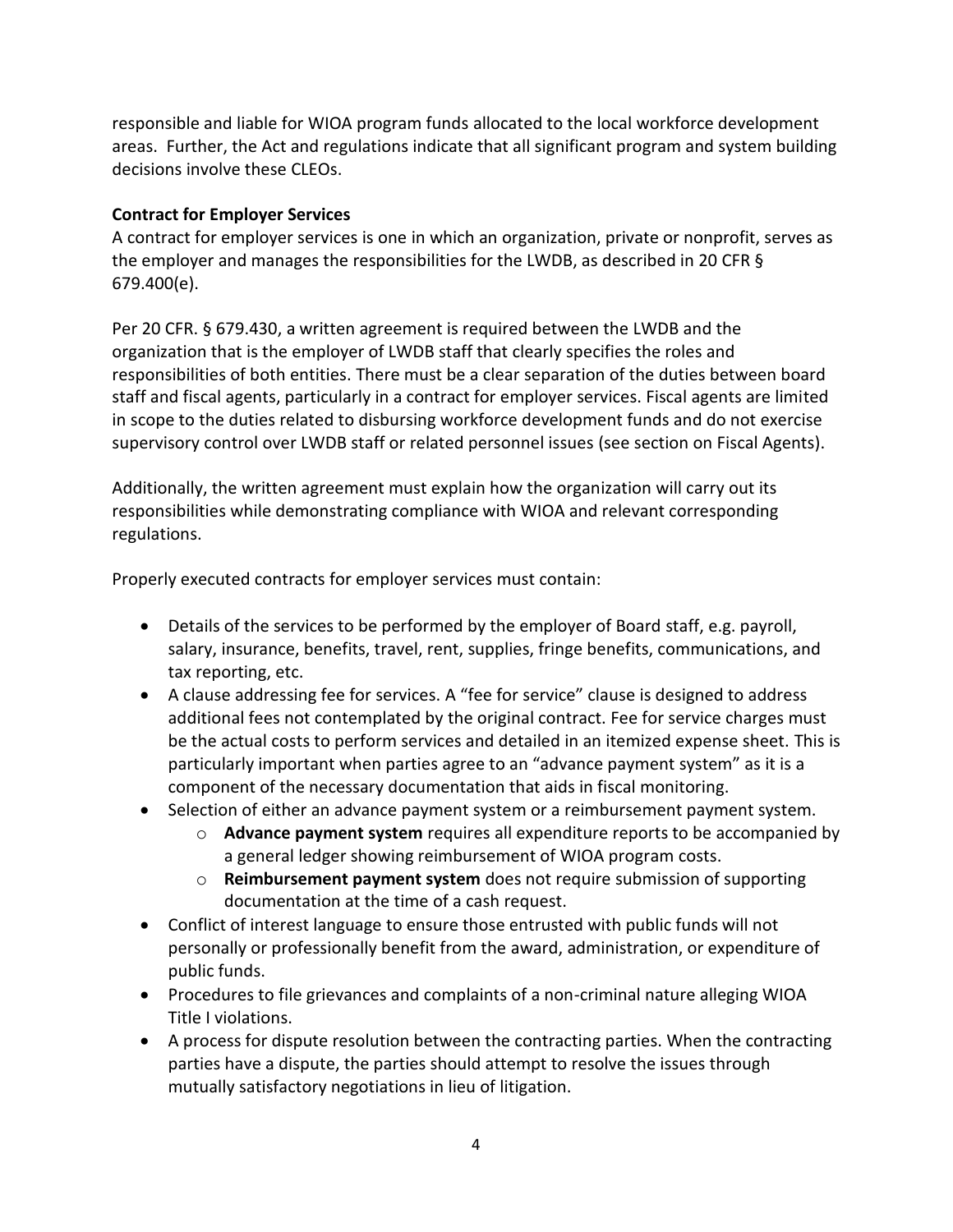The Equal Opportunity (EO) and Non-Discrimination statement and assurance.

# **Fiscal Agents**

Section 107 of WIOA states that the Chief Local Elected Official (CLEO) "may designate an entity to serve as a local grant sub-recipient for such funds or as a local fiscal agent." This section also indicates that this entity "shall disburse such funds for workforce development activities at the direction of the local board..." As a result, this entity must assist in the administration of WIOA grant funds under the direction of the WIOA Board and the CLEO. Designation of a fiscal agent does not relieve the CLEO of liability of misuse of funds. If the CLEO designates a fiscal agent, the CLEO must ensure the fiscal agent has clearly defined role and responsibilities (20 CFR §681.400). There must be a clear separation of the duties between board staff and fiscal agents, particularly in a contract for employer services. Fiscal agents are limited in scope to the duties related to disbursing workforce development funds and do not exercise supervisory control over LWDB staff or related personnel issues.

The WIOA fiscal agent must utilize WIOA program funds for a variety of activities. These include receiving funds, ensuring sustained fiscal integrity and accountability, responding to financial audits, and maintaining proper accounting records and adequate documentation.

The fiscal agent does not have unlimited discretion. The Act indicates that the fiscal agent is to "disburse funds immediately on receiving such direction from the local board…" The only discretion available to a fiscal agent in funding decisions is to ensure that the LWDB actions are consistent with the approved budget and do not violate the Act. The WIOA fiscal agent is analogous to a banker. For example, while ensuring compliance with a variety of banking laws, a banker is not allowed to expend depositor's funds based on his perception of what's best or whether enough is being saved, etc. A fiscal agent operates the same way.

WIOA also requires fiscal agents to oversee and conduct fiscal monitoring of sub-recipients and contractors in order to determine that expenditures have been made against cost categories and within the cost limitations specified in the Act and the regulations. Fiscal agents must monitor financials to determine whether or not there is compliance with other provisions of the Act and regulations, and to provide technical assistance as necessary and appropriate.

A LWDB may determine that the grant recipient or designated fiscal agent "may provide directly some or all of the youth workforce investment activities (20 CFR §681.400 (a)).

# **Oklahoma Works (One-Stop) Operator**

Section 121 of the Workforce Innovation and Opportunity Act deals with the establishment of local One-Stop delivery systems (often referred to as local workforce development systems). It requires LWDBs, with the agreement of the CLEO for the area, to enter into a memorandum of understanding (MOU) with One-Stop partners, competitively procure Oklahoma Works (One-Stop) Operators, and conduct operational oversight of the local one-stop delivery system. The Oklahoma Works One-Stop Operator (OSO) is responsible for coordinating the service delivery of partners and service providers. Specifically, the OSO(s) must coordinate service delivery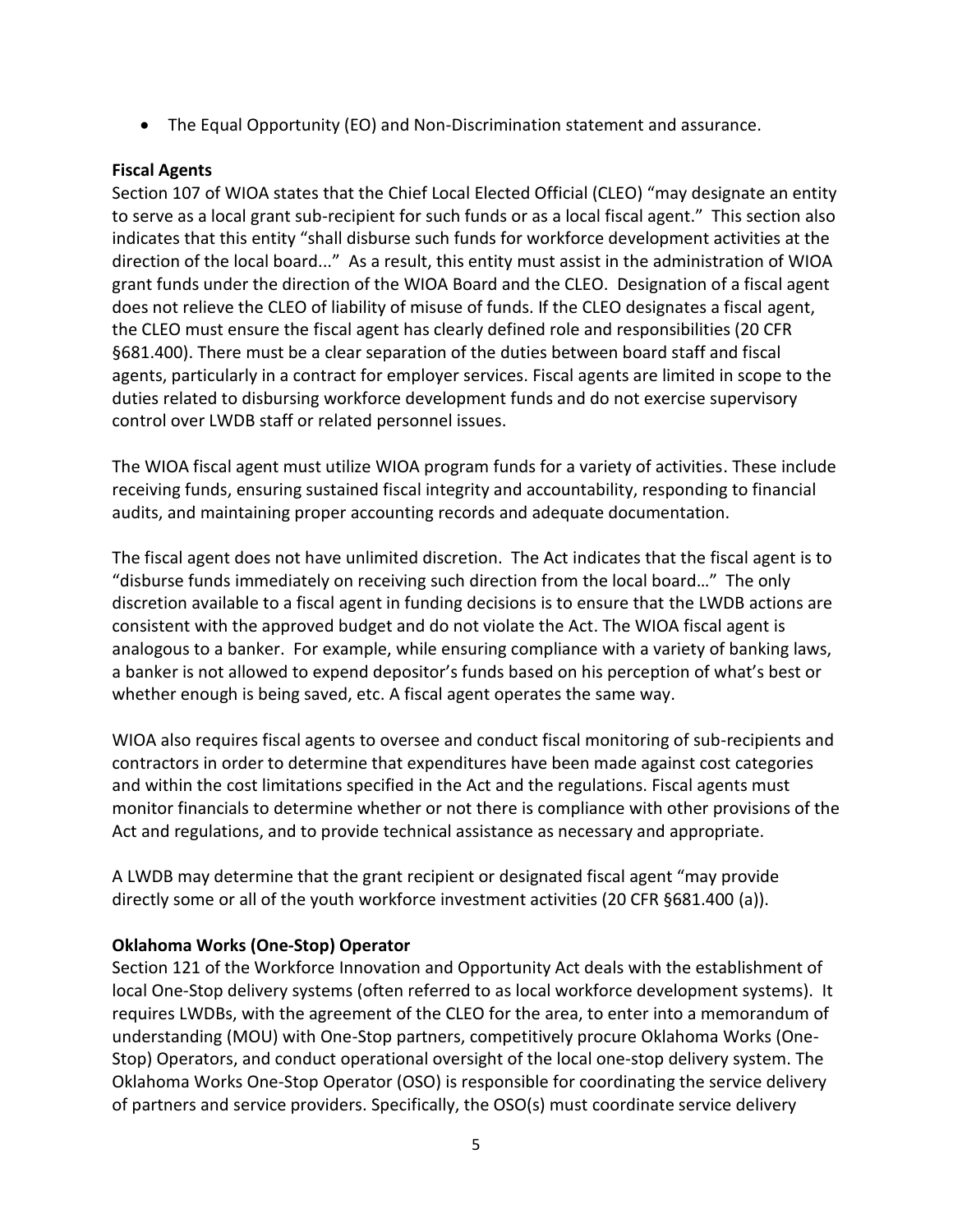among partners, including individual and business services, among physical and electronic sites and services, and across the local area system. Additionally, the OSO(s) must manage partner responsibilities as defined in MOUs, coordinate outreach and recruitment of voluntary partners, submit OSO annual staffing and operational budgets, follow federal and state regulations pertaining to the handling of EEO responsibilities, customer complaints, and physical and programmatic accessibility, implement local WDB policies, and report to the local board on operations, performance accountability, and continuous improvements.

The role of the One-Stop Operator, at a minimum, shall be to coordinate the service delivery of required one-stop partners and service providers within a local area or within an Oklahoma Works Center. LWDBs may establish additional roles of the One-Stop Operator, including, but not limited to coordinating service providers across the one-stop delivery system, providing services within the center, or coordinating service delivery in a multi-center area (20 CFR §678.620).

### **Memorandums of Understanding (MOUs)**

While the CLEO appoints the various members of the LWDB, the majority of members represent business. It should not be a surprise that occasionally business leaders view program-funding decisions differently than local elected officials, particularly when only one of the parties is liable. We believe Congress anticipated a continuing dialogue between the WIOA Boards and the CLEOs concerning these issues when it passed WIOA.

Local organizations often function in a variety of roles: local fiscal agent, local Board staff, and direct provider of services. The LWDBs develop a budget for carrying out their duties, subject to the approval of the CLEO, select One-Stop Operators with the agreement of the CLEO, and select youth service providers based on recommendations of the Standing Youth Committee. If the LWDB does not designate a standing youth committee, it retains responsibility for all aspects of youth formula programs.

For these reasons, it is required that local entities utilize agreements (MOUs) clarifying their roles and responsibilities. These agreements should include cooperative agreements, legal instruments of financial assistance between a Federal awarding agency or pass-through entity and a non-Federal entity. A cooperative agreement is distinguished from a grant in that it provides for substantial involvement between the Federal awarding agency or pass through entity and the non-Federal entity in carrying out the activity contemplated in the Federal award. These agreements should also clarify how the CLEO will approve, agree, partner with, etc., as it relates to LWDB responsibilities.

**EQUAL OPPORTUNITY AND NONDISCRIMINATION STATEMENT:** All Recipients, and Subrecipients/Sub-grantees must comply with WIOA's Equal Opportunity and Nondiscrimination provisions which prohibit discrimination on the basis of race, color, religion, sex (including pregnancy, childbirth, and related medical conditions, transgender status, and gender identity), national origin (including limited English proficiency), age, disability, political affiliation or belief, or, for beneficiaries, applicants, and participants only, on the basis of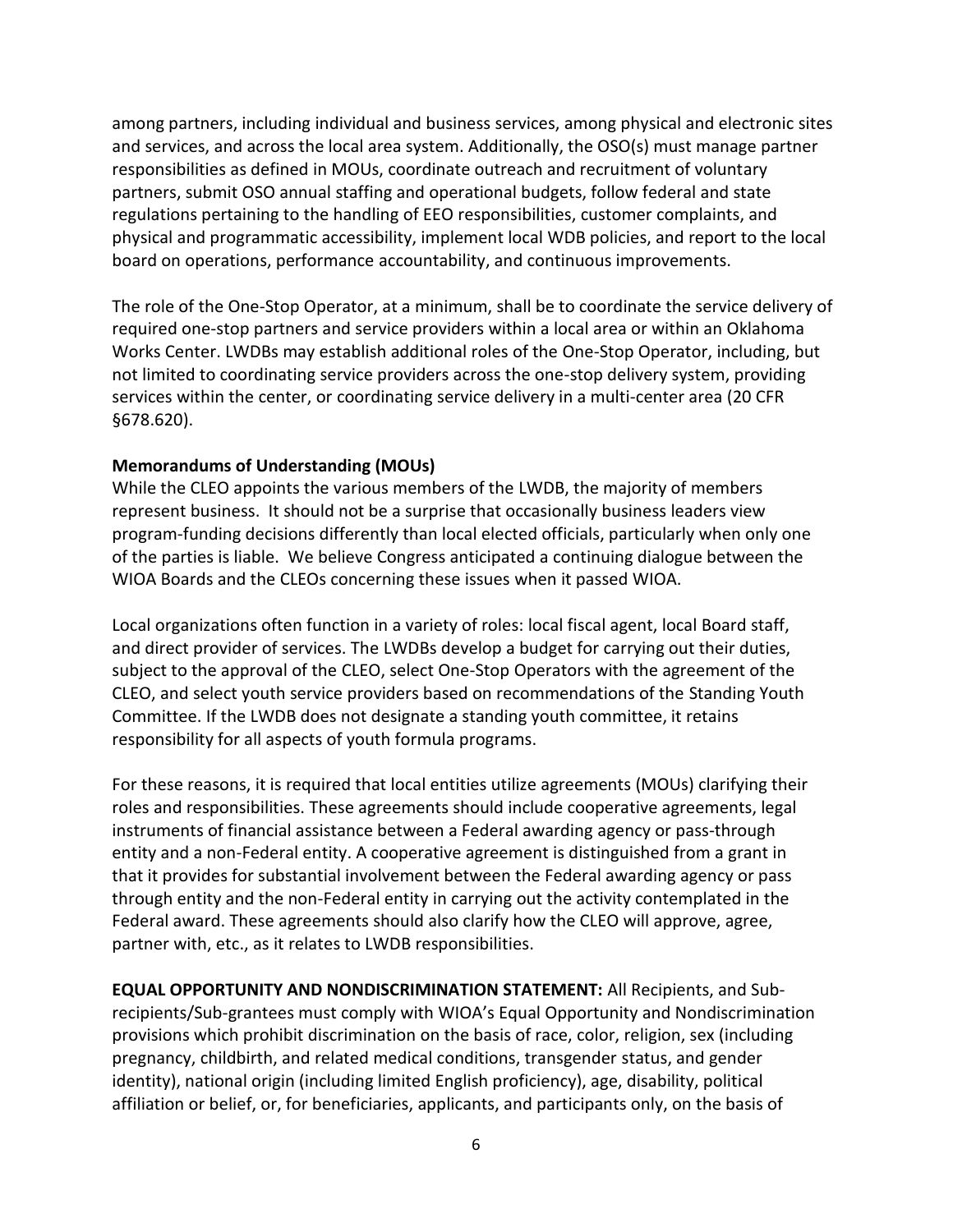citizenship status or participation in a WIOA Title-I financially assisted program or activity in accordance with 29 CFR Part 38.

**ACTION REQUIRED:** Local entities within the local workforce development system are required to utilize agreements (MOUs) clarifying their roles and responsibilities. These documents must be submitted to the Workforce System Coordinator with the Oklahoma Office of Workforce Development, 900 N. Portland, Oklahoma City, Oklahoma 73107 within **45** days of the date of this policy.

This Oklahoma Workforce Development Issuance (OWDI) is to become a part of your permanent records and made available to appropriate staff and sub-recipients.

**INQUIRIES:** If you have any questions pertaining to this issuance, please contact the policy and program staff at the Oklahoma Office of Workforce Development. Contact information can be found at<https://oklahomaworks.gov/about/staff/>

**ATTACHMENTS:** Roles and Responsibilities Chart and example Agreements. These examples may be used as desk references and tools but do not supplant the Act, regulations, and rules.

### **Attachment I:** Roles and Responsibilities

**Attachment II:** Sample agreement between Local Elected Officials and Local Workforce Board **Attachment III:** Sample agreement between Local Workforce Board and Grant Recipient/Fiscal Agent **Attachment IV:** Sample agreement between Local Elected Officials and Grant Recipient/Fiscal Agent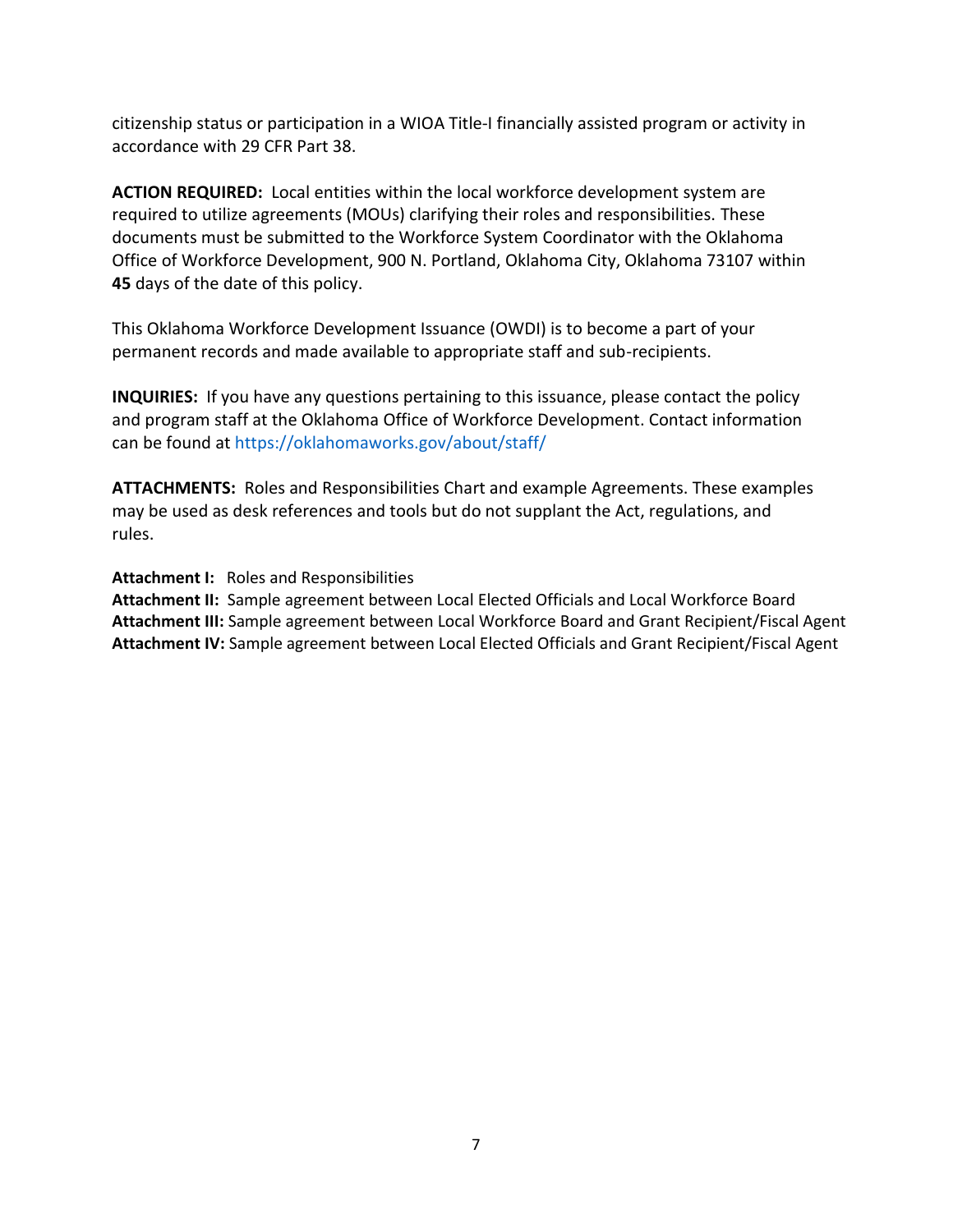#### **ATTACHMENT I**

#### **ROLES AND RESPONSIBILITIES**

| <b>Local Elected Official (LEO)</b>                                                                                                                                                                         |                            | <b>CLEO/WIOA Board</b>                                                                                                                                                                                                                                                                                                                                                                                                                                                                                    | <b>WIOA Board</b> |                                                                                                                                                                                                                                                                   |
|-------------------------------------------------------------------------------------------------------------------------------------------------------------------------------------------------------------|----------------------------|-----------------------------------------------------------------------------------------------------------------------------------------------------------------------------------------------------------------------------------------------------------------------------------------------------------------------------------------------------------------------------------------------------------------------------------------------------------------------------------------------------------|-------------------|-------------------------------------------------------------------------------------------------------------------------------------------------------------------------------------------------------------------------------------------------------------------|
| Select a Chief Local Elected<br>1.<br>Official (CLEO) to represent<br>them. Reference Section<br>WIOA Sec. 107(c)(1)(B)(i)<br><b>CLEO</b>                                                                   | 1.<br>2.<br>3.<br>4.       | Develop and submit the 4-year local Plan. 20 CFR<br>§679.370(a); WIOA Sec. 107(d)(1)<br>Conducts oversight and monitoring of the One-Stop<br>System, Youth Activities and Employment and Training<br>Activities 20 CFR §679.370(i)(1); WIOA Sec. 107(d)(8)(A)(i)<br>Selects One-Stop operators 20 CFR §679.370((I)(4) in<br>accordance with 20 CFR. §§678.600 through 678.635;<br>WIOA Sec. 107(d) (10) (A); WIOA Sec. 121(d)(2)(A)<br>Develop budget for the purpose of carrying out the duties          | 1.                | Select and certify<br>providers of youth<br>workforce investment<br>activities through<br>competitive grants or<br>contracts based on the<br>recommendations of<br>the youth standing<br>committee (if such a                                                     |
| 1.<br>Assume liability for WIOA<br>program funds. WIOA Sec.<br>107(d)(12) (B)(I)2. Request<br>designation of workforce<br>development area. 20 CFR §<br>679.240 (b), WIOA Section<br>106, OWDI #02-2015 and | 5.<br>6.                   | of the local board, subject to the approval of the CLEO. 20<br>CFR§679.370(o); WIOA Sec. 107(d)(12)(A)<br>Negotiates and reaches agreement on local performance<br>measures with the Governor 20 CFR §679.370(j); WIOA<br>Sec. 108(b)(17)<br>May establish a standing youth committee as a subgroup<br>of the Local Board and coordinates workforce and youth<br>plans and activities with the committee. 20 CFR<br>§679.360(a)(2); WIOA Sec. 107 (b)(4)(A)(ii); TEGL 23-14 (5)                           | 2.<br>3.          | committee is<br>established). 20 CFR<br>§679.370 (I)(1); WIOA<br>Sec. 107 (d) (10) (B)(i);<br>Conduct workforce<br>research and regional<br>labor market research<br>20 CFR §679.370 (c)<br>Ensure that workforce                                                 |
| OWDI # 06-2015<br>Designate the WIOA Fiscal<br>3.<br>Agent and ensure this agent<br>has clearly defined roles and<br>responsibilities. WIOA Sec.<br>107(d)(12)(B)(i)(II); 20 CFR<br>§679.420(a).<br>4.      | $\overline{7}$<br>8.<br>9. | Approves transferring up to and including 100 % of funds<br>between WIOA Title I adult employment and training<br>activities and dislocated worker employment and training<br>activities, with the approval of the Governor. WIOA Sec.<br>133(b)(4); 20 CFR §683.130(a) and (c)<br>Sets policy for the portion of the statewide workforce<br>development system within the local area and consistent<br>with State policies. 20 CFR-§679.310(b)<br>Develop and execute an MOU with the One-Stop partners, | 4.                | investment activities<br>meet employers needs<br>and support economic<br>growth. 20 CFR<br>§679.370(e)(3);<br>Promote business<br>representation on the<br>LWDB. 20 CFR<br>§679.370(e)(1); WIOA                                                                   |
| Appoints the Local Workforce<br>Development Board members<br>in accordance with State<br>criteria established under<br>WIOA Sec. 107 (b); 20 CFR<br>§679.310(a)                                             |                            | relating to the operation of the local service delivery<br>system. WIOA Sec. 121(a)(1) and (c)(1) and (2); 20 CFR<br>§678.500(a)                                                                                                                                                                                                                                                                                                                                                                          | 5.                | Sec. 107(d)(4)<br>Conduct business in an<br>open manner under the<br>"Sunshine provision" of<br>WIOA. 20 CFR §679.370                                                                                                                                             |
| 5. Establish by-laws, consistent<br>with State policy for the<br>LWDB membership 20 CFR<br>§679.310(g)                                                                                                      |                            |                                                                                                                                                                                                                                                                                                                                                                                                                                                                                                           | 6.<br>7.          | Develop effective<br>linkages with<br>employers that<br>increase employer<br>utilization of the<br>system. 20 CFR<br>§679.370 (e)(2)<br>Use technology to<br>Meet the needs of<br>Individuals with<br><b>Barriers</b> to<br>Employment. 20 CFR<br>§679.370 (h)(3) |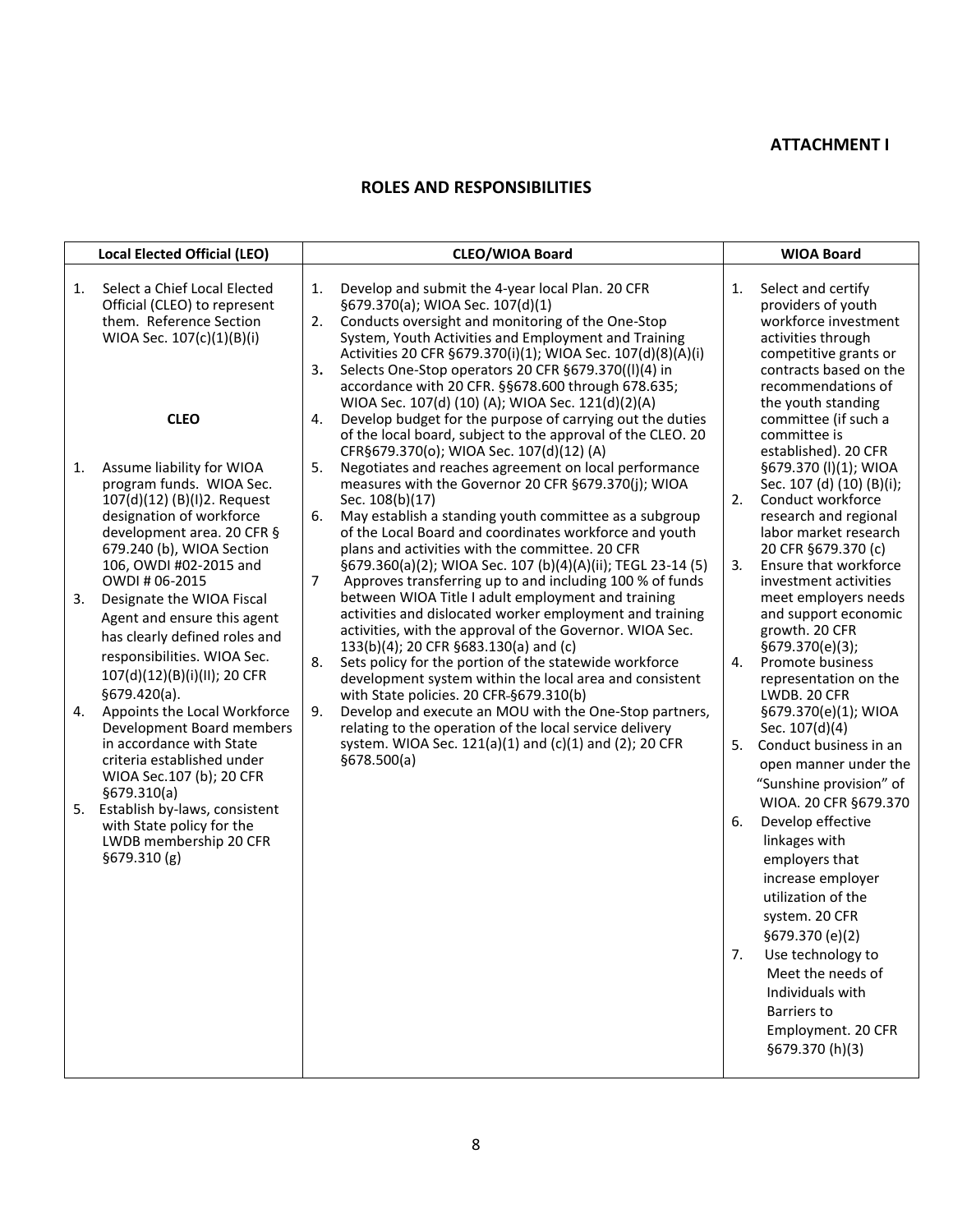# **ROLES AND RESPONSIBILITIES (CONTINUED)**

|          | <b>CLEO's Fiscal Agent</b>                                                                                                                                                                                                                                                                                                                               |          | <b>One-Stop Operator</b>                                                                                                                                                                                                   |
|----------|----------------------------------------------------------------------------------------------------------------------------------------------------------------------------------------------------------------------------------------------------------------------------------------------------------------------------------------------------------|----------|----------------------------------------------------------------------------------------------------------------------------------------------------------------------------------------------------------------------------|
| 1.<br>2. | Receive funds. 20 CFR §679.420<br>Conduct continuous financial oversight and<br>monitoring to determine that expenditures<br>have been made against the cost categories<br>and within the cost limitations specified in<br>the Act; whether there is compliance with<br>other provisions of the Act, regulations, and<br>State policies. 20 CFR §679.420 | 1.<br>2. | Coordinate service delivery of<br>required partners and service<br>providers. 20 CFR §678.620<br>(a)<br>May coordinate service<br>providers across the one-stop<br>delivery system, be the<br>primary provider of services |
| 3.       | Ensure accountability for expenditures of<br>funds in accordance with OMB Circulars,<br>Federal regulations and State policies. OWDI<br>11-2017; 20 CFR §679.420                                                                                                                                                                                         |          | within the center, provide<br>some of the services within<br>the center, or coordinate<br>service delivery in a multi-                                                                                                     |
| 4.       | Prepare and administer contracts. OWDI 11-<br>2017                                                                                                                                                                                                                                                                                                       |          | center area. 20 CFR §678.620<br>(a)                                                                                                                                                                                        |
| 5.       | Respond to monitoring findings. OWDI 11-<br>2017                                                                                                                                                                                                                                                                                                         | 3.<br>4. | May provide career services.<br>20 CFR §680.160<br>Collect performance                                                                                                                                                     |
| 6.       | Maintain proper accounting records and<br>adequate documentation in accordance with<br>uniform administrative requirements. OWDI<br>11-2017                                                                                                                                                                                                              |          | information and determine<br>whether work-based training<br>providers meet any<br>established criteria. 20 CFR                                                                                                             |
| 7.<br>8. | Prepare financial reports. OWDI 11-2017<br>Provide technical assistance to sub-recipients<br>and/or contractors regarding fiscal issues. 20<br>CFR §679.420 (b)(6); OWDI 11-2017                                                                                                                                                                         | 5.       | §680.530(c)<br>Disseminate information<br>identifying providers and<br>programs that have met<br>performance criteria. 20 CFR                                                                                              |
| 9.       | Procure contracts and/or obtaining written<br>agreements. OWDI 11-2017                                                                                                                                                                                                                                                                                   |          | §680.530(d)                                                                                                                                                                                                                |
|          | 10. Disburse funds for salaries, contracts, wages,<br>and vouchers. OWDI 11-2017                                                                                                                                                                                                                                                                         |          |                                                                                                                                                                                                                            |
|          | 11. Conduct financial monitoring of service<br>providers for compliance with uniform<br>administrative requirements and cost<br>allowability principles provided in applicable<br>OMB Circulars. OWDI 11-2017                                                                                                                                            |          |                                                                                                                                                                                                                            |
|          | 12. Ensure independent audits of all contracted<br>entities receiving over five-hundred<br>thousand dollars (\$750,000.00) in DOL grant<br>funds. OWDI 11-2017                                                                                                                                                                                           |          |                                                                                                                                                                                                                            |
|          | 13. Ensure funds are being expended according<br>to LWDB-developed and the CLEO-approved<br>budget. OWDI 11-2017                                                                                                                                                                                                                                         |          |                                                                                                                                                                                                                            |
|          | 14. The fiscal agent has the option to provide<br>directly some or all of the youth workforce<br>investment activities. 20 CFR §681.400(a)                                                                                                                                                                                                               |          |                                                                                                                                                                                                                            |
|          |                                                                                                                                                                                                                                                                                                                                                          |          |                                                                                                                                                                                                                            |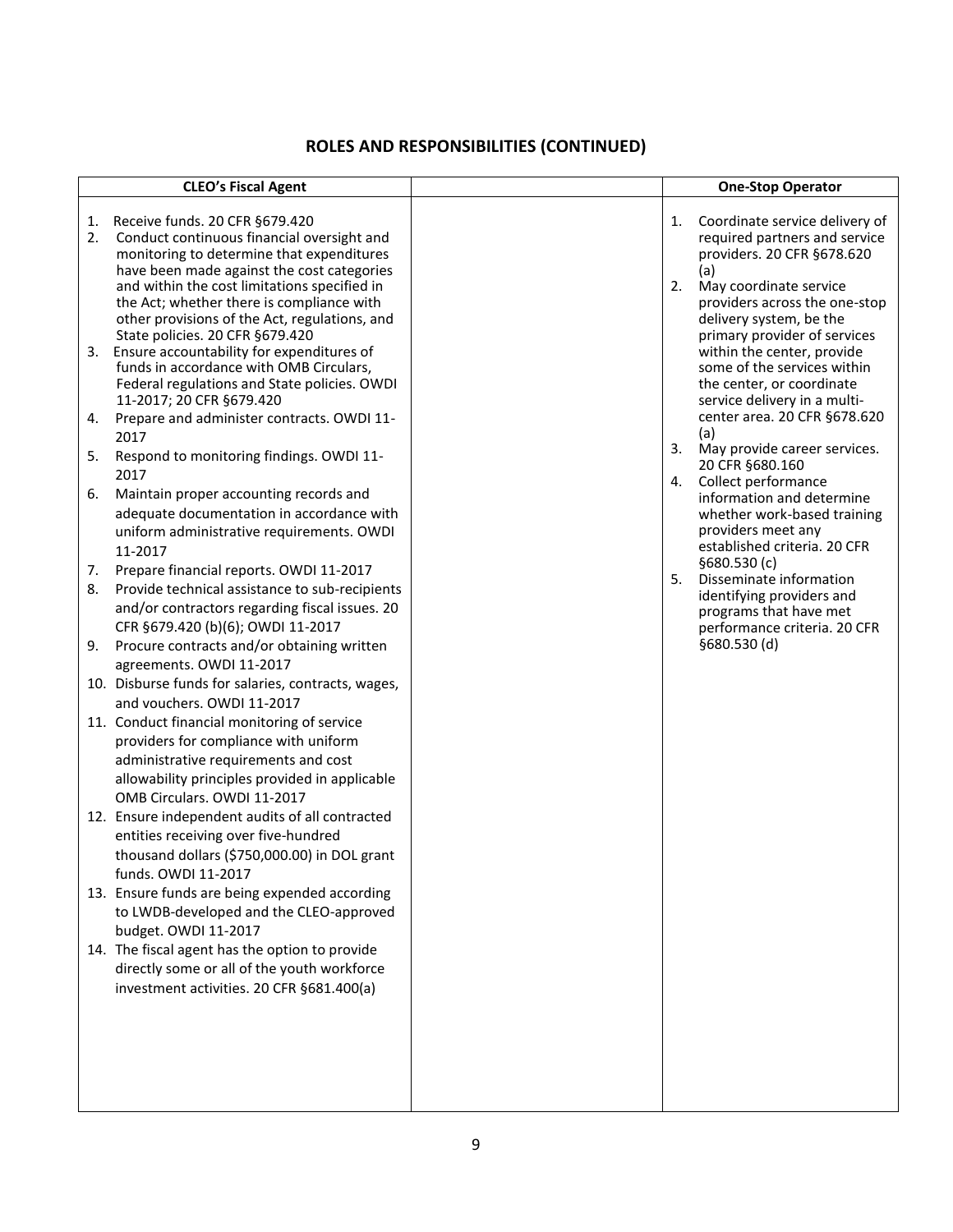# **AGREEMENT BETWEEN WORKFORCE DEVELOPMENT AREA LOCAL ELECTED OFFICIALS AND LOCAL WORKFORCE DEVELOPMENT BOARD**

This agreement entered into between the This agreement entered into between the This agreement of Districts. Development Area Local Elected Officials, (hereinafter "LEO") and the \_\_\_\_\_\_\_\_\_\_\_ Oklahoma Workforce Development Board (hereinafter "LWDB") of the\_\_\_\_\_\_\_\_\_\_\_\_\_ Oklahoma Workforce Development area (hereinafter "Area") consisting of \_\_\_\_\_\_\_\_\_\_\_\_\_\_\_\_\_\_ counties in Oklahoma is pursuant to the Workforce Innovation and Opportunity Act of 2014 (hereinafter "WIOA") set forth in 29 U.S.C. § 3101, et. seq.

### **ARTICLE I: PURPOSE OF AGREEMENT**

All parties to this agreement envision a workforce area that has thriving businesses, a workforce with the basic skills and education required for employment within the region. Specifically, the Area envisions (insert mission and goals here). The purpose of the agreement is to outline the roles of each party in the planning, establishment and oversight of a comprehensive workforce development system according to WIOA and Federal regulations promulgated to implement WIOA that will lead the region to this vision.

### **ARTICLE II: LEO MEMBERSHIP**

The eligible LEOs are the three county commissioners from each of the following Oklahoma counties, and the mayors of each of the following Oklahoma cities/towns:

### **ARTICLE III: CHIEF LOCAL ELECTED OFFICIAL**

For the purpose of fulfilling the **Chall** Oklahoma Workforce Development Area's business, the Local Elected Officials, as defined in Article II, shall elect, by a majority of the LEO membership, a Chief Local Elected Official of the **Child Containers** Oklahoma Workforce Development Area.

### **ARTICLE IV: CHIEF LOCAL ELECTED OFFICAL ROLES/RESPONSIBILITIES**

The Chief Local Elected Official's roles/responsibilities shall include, but are not limited to the following:

- A. Calling regular and special meetings of the LEOs
- B. Chairing the meeting of the LEO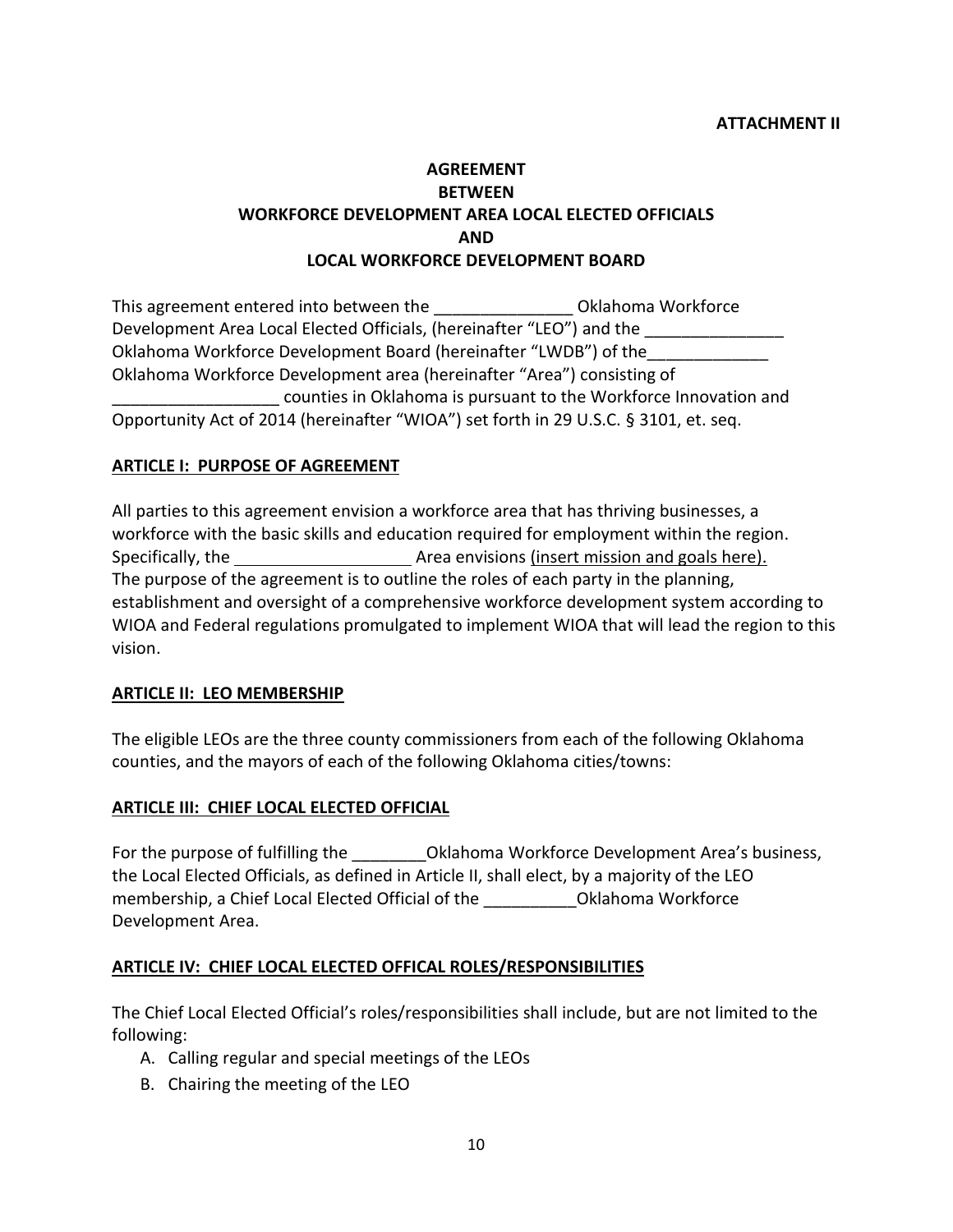- C. Signing the Area's documents as approved by at least a majority of the LEOs
- D. Submitting the paperwork to the state for LWDB Certification
- E. Designate, the fiscal agent for the Area's WIOA funds. The Area's fiscal agent designee will be identified within a CLEO-Fiscal Agent Agreement.

### **ARTICLE V: LEO ROLES/RESPONSIBILITIES**

The LEO roles/responsibilities shall include, but are not limited to the following:

- A. Select the Chief Local Elected Official
- B. Assume liability for the Area's WIOA funds

As grant recipient and Fiscal Agent, the CLEO accepts responsibility for the management, operations, and compliance with all laws and federal regulations related to the operation of the system described in this Agreement. The LEO agrees to accept liability of any kind, including cost and expenses for or on account of any litigation brought against the LEO and/or the Board for damages to any person or property by virtue of the LEO's performance of its fiscal responsibilities delegated under this Agreement.

The LEO shall secure public liability insurance on behalf of the members to the extent funds are available for that purpose, to insure against the risks of bodily injury, illness, or any other damages or losses or with respect to any claims arising out of any fiscal agent activity under WIOA. The LEO shall require the same of the One Stop Operator and all of its sub-recipients.

The parties to this Agreement concur that, in the event a liability results from a subcontractual agreement with another party, all methods for pursuing collection of the disallowed costs will be exhausted prior to requesting assistance from the state for any debt collection.

- C. Appoint the LWDB members as outlined in Article VI of this agreement
- D. Approve the LWDB-developed WIOA budget
- E. Agree to the LWDB-selected Oklahoma Works (One-Stop) System Operator
- F. Other functions as outlined in Article VII: Joint LEO/LWDB Roles/Responsibilities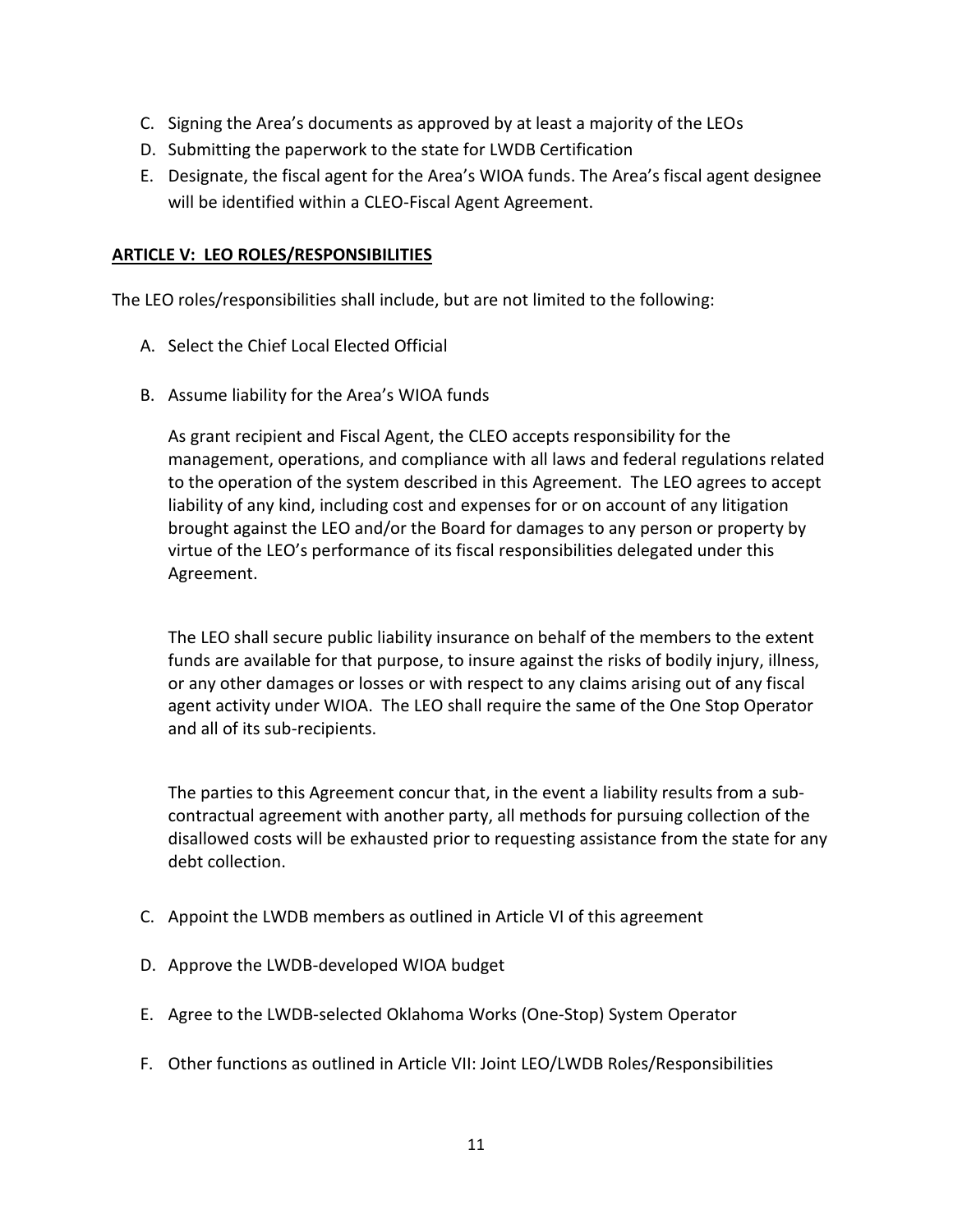### **ARTICLE VI: LWDB MEMBERSHIP**

### A. Composition

The LWDB is appointed by the CLEO and WIOA requires the CLEO to establish by-laws, consistent with State policy for the LWDB membership. The by-laws shall at a minimum address the formal nomination and appointment process for board members and board chair, term limitations and how the term appointments will be staggered to ensure only a portion of memberships expire in a given year, the process to notify the CLEO of a LWDB member vacancy to ensure a prompt nominee, and a description of how the LWDB meets its requirements to conduct business in an open manner under the "sunshine provision" of WIOA.

The LWDB consists of at least a majority of business representatives in the local area, including representatives from employers in the region with key industry clusters or economic sectors, both critical and emerging, and an appropriate mix of small, medium and large firms adequately representing, to the extent possible, urban, suburban and rural interests. The chair of the LWDB must be selected from among the business representatives. The CLEO will require more nominations than there are business representative vacancies.

Every effort will be made to assure that the LWDB represents the overall demographic composition of the Area. Membership will include key community and economic development leaders/opinion leaders. All other representatives should be nominated before attempting to nominate business representatives. This will enable the LWDB to manage their size.

The LWDB includes at least two representatives of local educational entities; at least two representatives of labor organizations; at least one representative of community-based organizations; and at least one representative of economic and community development agencies. In addition, one representative from each of the following agencies will serve on the LWDB:

- Oklahoma Department of Human Services designated by the Department of Human Services
- Oklahoma Employment Security Commission designated by the Oklahoma Employment Security Commission
- WIOA Title I (Adult, Dislocated Worker, and Youth) designated by the LEO
- Adult Basic Ed and Family Literacy Program designated by the State Superintendent of Schools
- Post-Secondary Carl D. Perkins Vocational and Applied Technology Education Program – designated by the area Career Technology Centers and Community Colleges operating these programs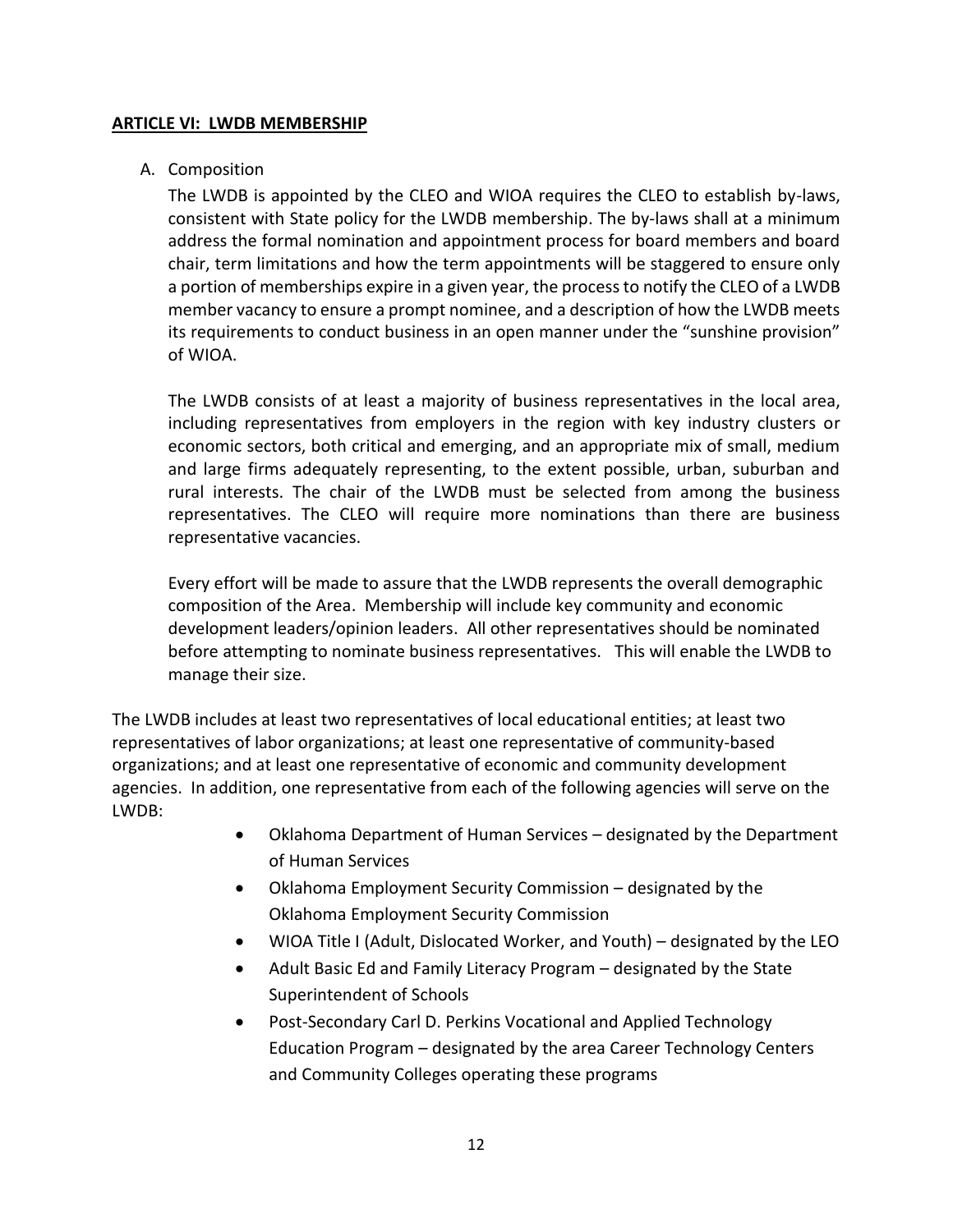- Oklahoma Department of Vocational Rehabilitation Services designated by the Department of Rehabilitation Services
- Community Service Block Grant (if that program is expending grant funds for employment and training activities)
- Title V Senior Community Services Employment Program
- Housing and Urban Development Programs (if these programs are expending grant funds for employment and training activities)
- Native American Programs– designated by the WIOA Title I National Program Operators
- Migrant and Seasonal Farm Worker Programs designated by the WIOA Title I National Program Operators
- Job Corps designated by the WIOA Title I National Program Operators
- Youth Opportunity Grants designated by the WIOA Title I National Program Operators
- Veterans Workforce Investment Programs designated by the WIOA Title I National Program Operators

Members of the LWDB are individuals with optimum policy-making authority within the organizations, agencies, or entities they represent.

B. Nomination Process

The LWDB Executive Director acting on behalf of the LEO contacts various entities in the local area for nominations/designations to appoint members and or fill vacancies. All nominations/ designations must be in writing on an official letterhead to the LEO from the appropriate group(s).

Business representatives are selected from among individuals nominated by local business organizations or trade associations and include owners of businesses, chief executives or operating officers of businesses, and other business executives with optimum policy-making or hiring authority. They represent businesses with employment opportunities that reflect the employment opportunities of the local area.

Regional or local educational agencies, institutions, or organizations representing such local educational entities including local school boards, entities providing vocational education, entities providing adult education and literacy activities, and post-secondary educational institutions nominate local educational representatives.

Labor representatives are selected from among individuals nominated by local labor federations, or where none exist, other representatives of employees.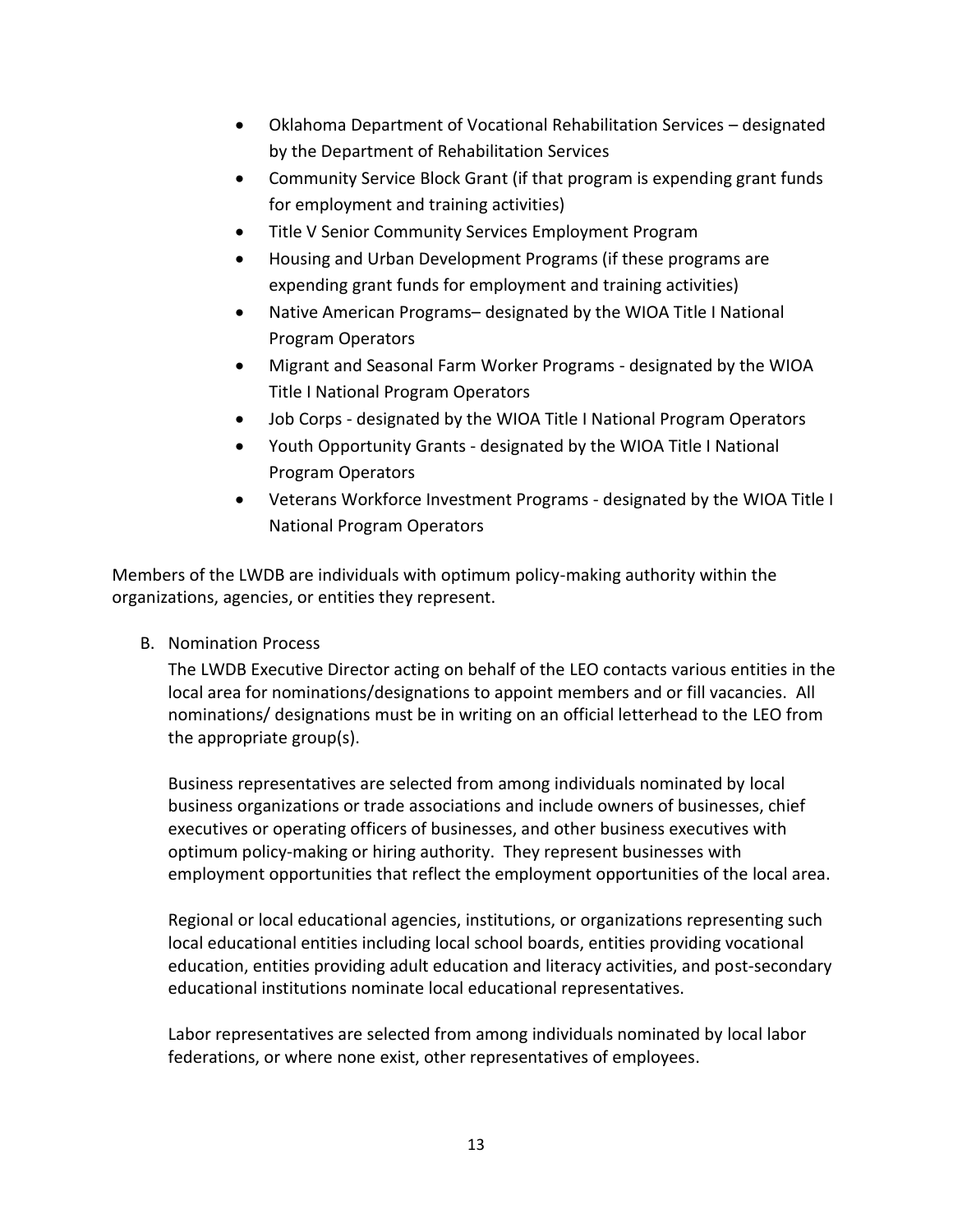Community Action Agencies will nominate the Community Services Block Grant representative. Local Housing Authorities will nominate the HUD Employment and Training representative. Nominations may be submitted by the State Title V Grantee as well as the National Grantee for the Title V Senior Community Services Employment Program.

Entities that represent more than one funding stream should not have more than one representative on the LWDB.

The official letter of nomination/designation from the agency, group or organization nominating the individual must be kept on file in the LWDB offices.

### **ARTICLE VII: JOINT CLEO/LWDB ROLES & RESPONSIBILITIES**

The following lists the joint roles/responsibilities of the CLEO and LWDB:

- A. Develop/submit the local WIOA plan
- B. Conduct oversight of youth workforce investment activities, adult and dislocated worker employment and training activities under WIOA, and the entire one-stop delivery system of the local area
- C. Negotiate and reach agreement on local Performance Measures
- D. Approve the transfer of funds between WIOA adult and DW funds
- E. Set policy for WIOA activities and services within the local area and consistent with State policies
- F. Develop/execute an MOU with Oklahoma Works system partners relating to the operation of the one-stop delivery system
- G. Respond to monitoring findings
- H. Designate and supervise a Local Equal Opportunity Officer (CLEO & LWDB Chair)

### **ARTICLE VIII: LWDB ROLES & RESPONSIBILITIES**

The roles/responsibilities of the LWDB include:

- A. Select the WIOA Youth, Adult and Dislocated eligible service providers
- B. Maintain the list of WIOA Adult and Dislocated Worker Eligible Training Providers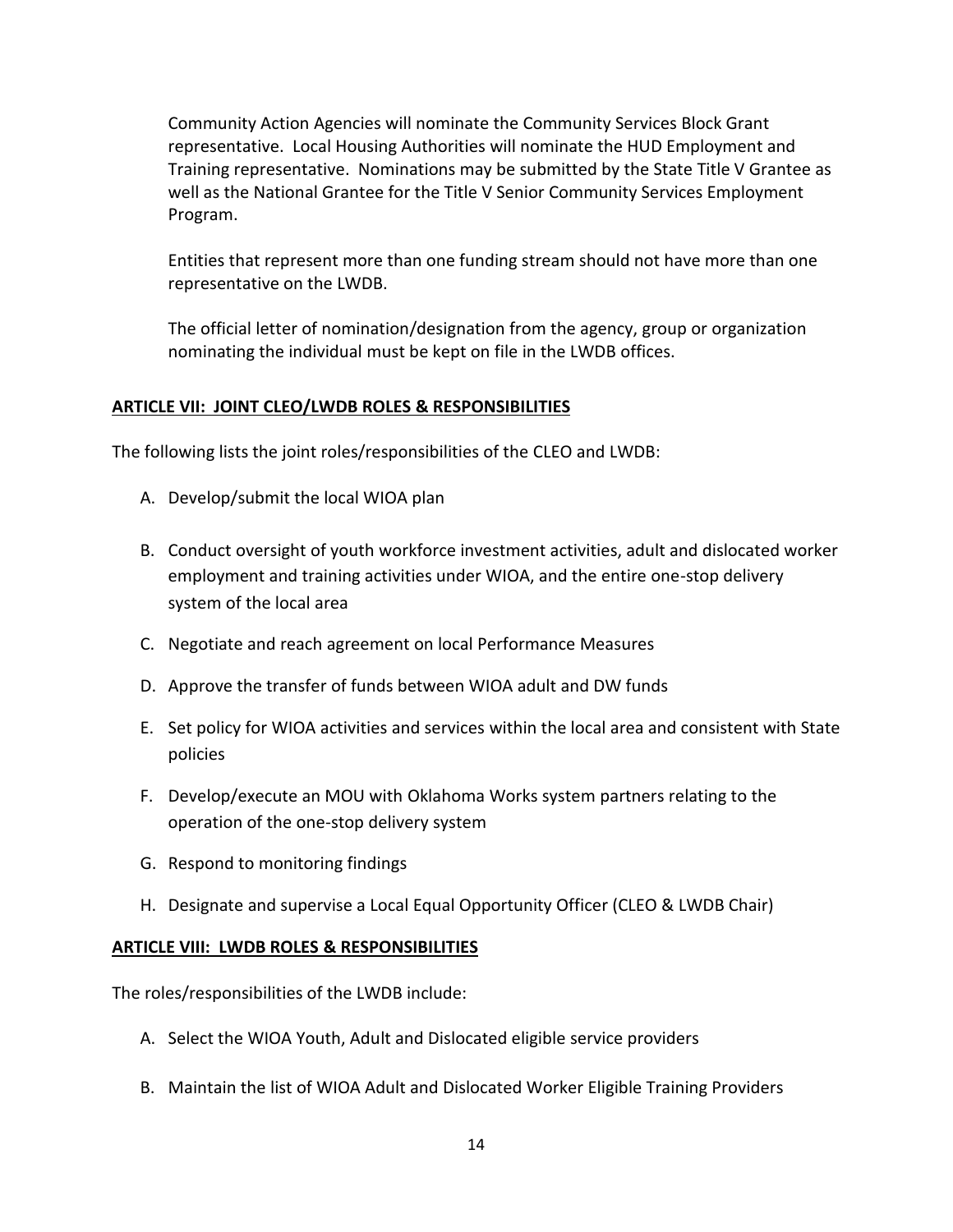- C. Assist the Governor to develop the statewide workforce and labor market information system
- D. Coordinate WIOA activities with economic development strategies and develop employer linkages
- E. Promote private sector involvement in the statewide workforce investment system
- F. Promote business representation on the LWDB
- G. Develop and implement strategies that meet employers and workers employment and skill needs
- H. Lead efforts to develop and implement career pathways with representatives of secondary and postsecondary education programs
- I. Use technology to leverage resources and capacity within the local workforce development system
- J. Assess, at a minimum, annually, the physical and programmatic accessibility of all Oklahoma Works centers in the local workforce development area, per 29 CFR Part 38.

# **ARTICLE IX: OKLAHOMA WORKS (ONE-STOP) SYSTEM OPERATOR**

The LWDB and LEO have selected and as the WIOA One Stop system operator.

# **ARTICLE X: CONFLICT OF INTEREST**

Grantees, sub-recipients, and contractors funded under WIOA must implement conflict of interest policies and procedures as stipulated in the WIOA law, Code of Federal Regulations and guidance, Office of Management and Budget (OMB) Circulars, State regulations, and State WIOA conflict of interest requirements.

Sufficient firewalls must be in place, ensuring that stewards of the programs and all those served in the programs are not only eligible and suitable but also protected from being part of the perception of impropriety, and conflict of interest.

No individual in a decision making capacity, including LWDB members and LEOs, shall engage in any activity, including participation in the selection, award, or administration of a sub-grant or contract supported by WIOA funds if a conflict of interest, real or apparent, would be involved. Such a conflict would arise when the individual, and/or a member of the individual's immediate family, the individual's partner, or an organization which employs, or is about to employ any of the above, has a financial or other interest in, the firm or organization selected for an award.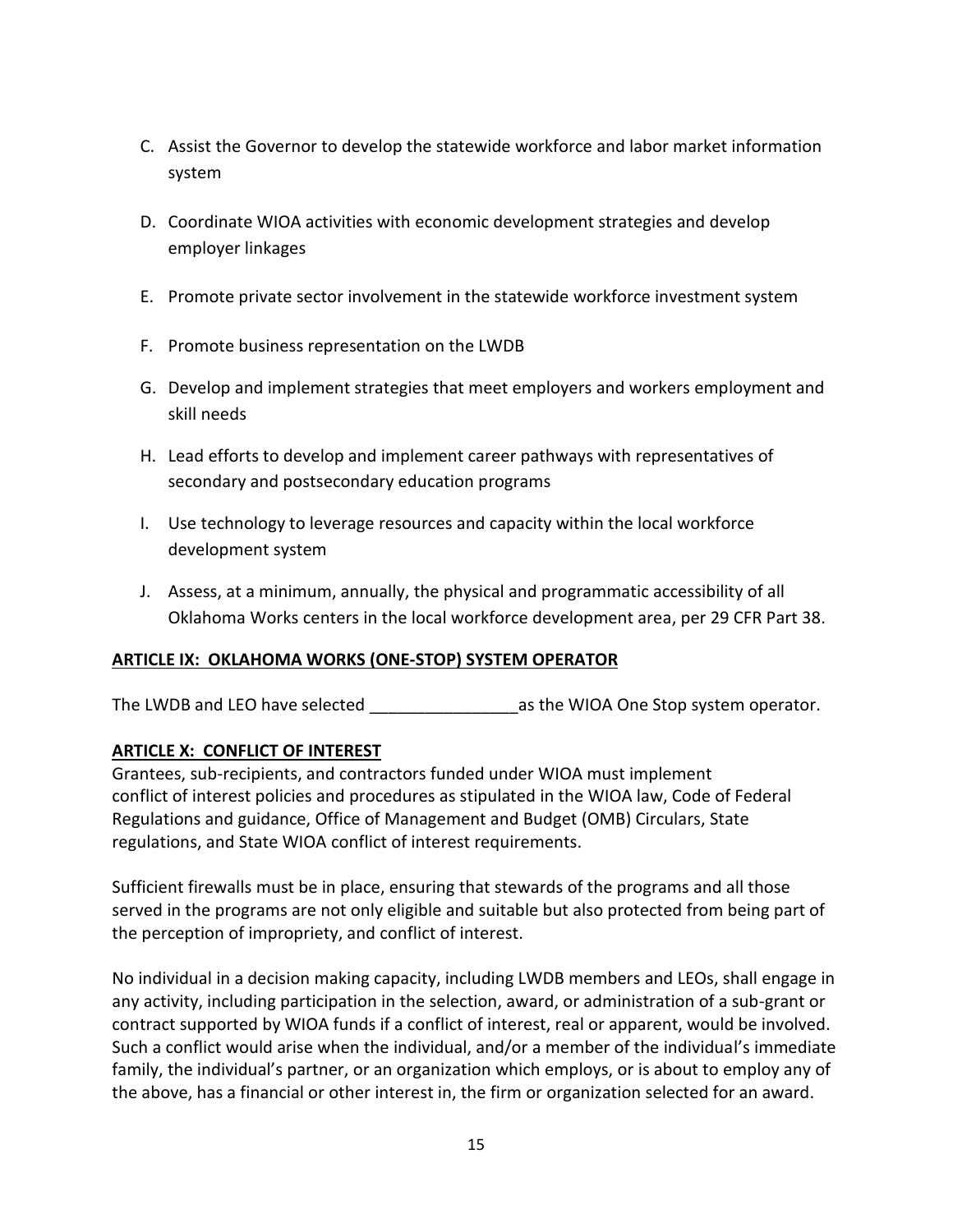The officers, employees, or agents of the agency making the award will neither solicit nor accept gratuities, favors, or anything of monetary value from contractors, potential contractors, or parties to sub-agreements. LWDB members and LEOs shall not participate in financial matters before their respective bodies that pertain to organizations which they represent.

A CLEO or LWDB member shall not cast a vote on, or participate in, any decision-making capacity on the provision of services by such member (or any organization which that member directly represents), nor on any matter which would provide any direct financial benefit to that member.

Before any public discussions regarding the release of a Request for Proposal, or any matter regarding the release of funding or the provision of services, a LWDB member or a member of a LWDB committee must disclose any real, implied, apparent, or potential conflicts of interest before engaging in the discussion. The minutes of the meeting should reflect the disclosure.

Neither membership on the LEO consortium or LWDB, nor the receipt of WIOA funds to provide training and related services shall be construed, by themselves, to violate the provision of this section.

# **ARTICLE XI: RESOLUTION OF DISAGREEMENT**

In the event that an impasse should arise between the CLEO and LWDB regarding the terms and conditions, the performance, or administration of this Agreement, the parties agree to attempt to resolve disputes by mutually satisfactory negotiations in lieu of litigation. To this effect, they shall consult and negotiate with each other, in good faith, and recognizing their mutual interests, attempt to reach a just and equitable solution satisfactory to both parties. If a committee is formed from members of each body to resolve the dispute, the committee shall report the resolution to both the CLEO and the full LWDB. Continued performance during disputes is assured.

# **ARTICLE XII: AMENDMENT OR RENEWAL OF AGREEMENT**

Any modifications to this Agreement, to be valid, must be in writing, approved by both a majority of the LWDB members and a majority of the LEOs, signed and dated under the conditions agreed upon by all of the parties, and attached to the original Agreement. If any provision of the Agreement is held invalid, the remainder of the Agreement shall not be affected.

# **ARTICLE XIII: DURATION OF AGREEMENT**

This agreement shall become effective when signed and dated by the chair of the LWDB, attested by the Secretary, and when signed by the Chief Local Elected Official. This agreement shall continue until modified or terminated by a majority vote of both the LWDB and CLEO. This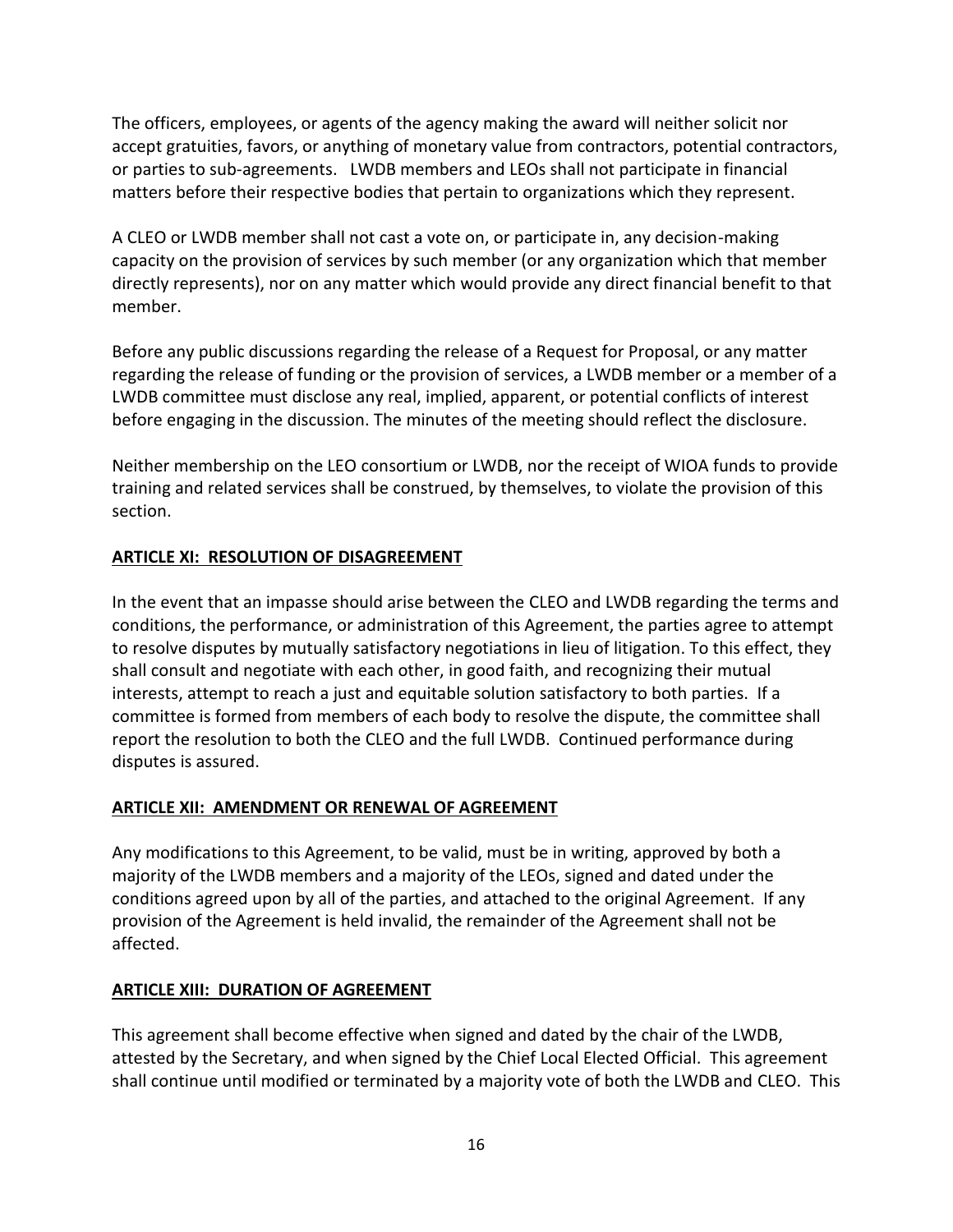agreement will be reviewed by both the LWDB and CLEO prior to the beginning of each program year on July 1st.

# **ARTICLE XIV: Merger**

This agreement constitutes all of the terms and agreement between the parties. All prior negotiations, statements, representations, warranties, and agreements, if any, pertaining to any of the details of the subject matter are hereby superseded and terminated by this agreement, which is the entire contract of the parties. All covenants and terms hereof shall extend to and be obligatory upon the successors and assigns of the parties. Each signatory certifies it has full legal authority to execute this agreement on behalf of its principal.

# **ARTICLE XV: Nondiscrimination and Equal Opportunity Assurances**

All parties must comply with Section 188 of WIOA, which prohibits discrimination against all individuals in the United States on the basis of race, color, religion, sex (including pregnancy, childbirth, and related medical conditions, transgender status, and gender identity), national origin (including limited English proficiency), age, disability, or political affiliation or belief, or against beneficiaries on the basis of either citizenship status or participation in any WIOA Title Ifinancially assisted program or activity; Title VI of the Civil Rights Act of 1964, as amended, which prohibits discrimination on the bases of race, color and national origin; Section 504 of the Rehabilitation Act of 1973, as amended, which prohibits discrimination against qualified individuals with disabilities; The Age Discrimination Act of 1975, as amended, which prohibits discrimination on the basis of age; and Title IX of the Education Amendments of 1972, as amended, which prohibits discrimination on the basis of sex in educational programs; and all other relevant regulations implementing the laws listed above. (29 CFR Part 38).

The parties also assure compliance with 29 CFR Part 38 and all other regulations implementing the laws listed above. This assurance applies to the parties' operation of the WIOA Title Ifinancially assisted program or activity, and to all agreements to carry out the WIOA Title Ifinancially assisted programs or activities. The parties understand that the United States has the right to seek judicial enforcement of this assurance.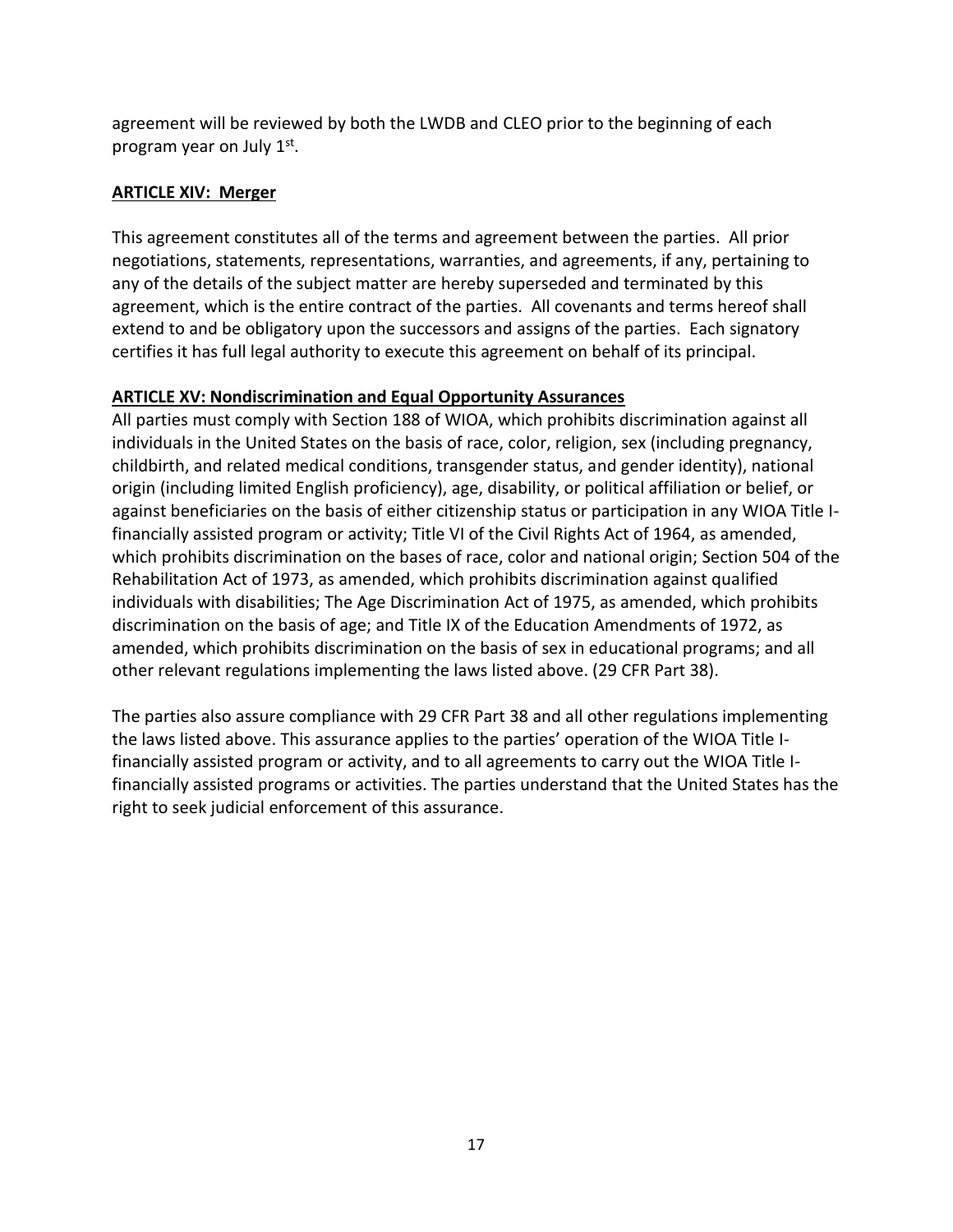#### **SIGNATURE PAGE**

This agreement, as stipulated under Section 107(b) of the Workforce Innovation and Opportunity Act, 29 U.S.C. § 3101, et. seq. has been approved by the LWDB and CLEO of the Area. The agreement is effective when signed and dated by the LWDB Chair and designated Chief Local Elected Official. This agreement will remain in effect until it is modified or terminated by a majority of both the LWDB and LEOs.

| Oklahoma LWDB     | Oklahoma Chief Elected |
|-------------------|------------------------|
| Official          |                        |
| By:<br>Signature  | By:<br>Signature       |
| <b>Typed Name</b> | <b>Typed Name</b>      |
| Chair             |                        |
| Title             | Title                  |
| Date              | Date                   |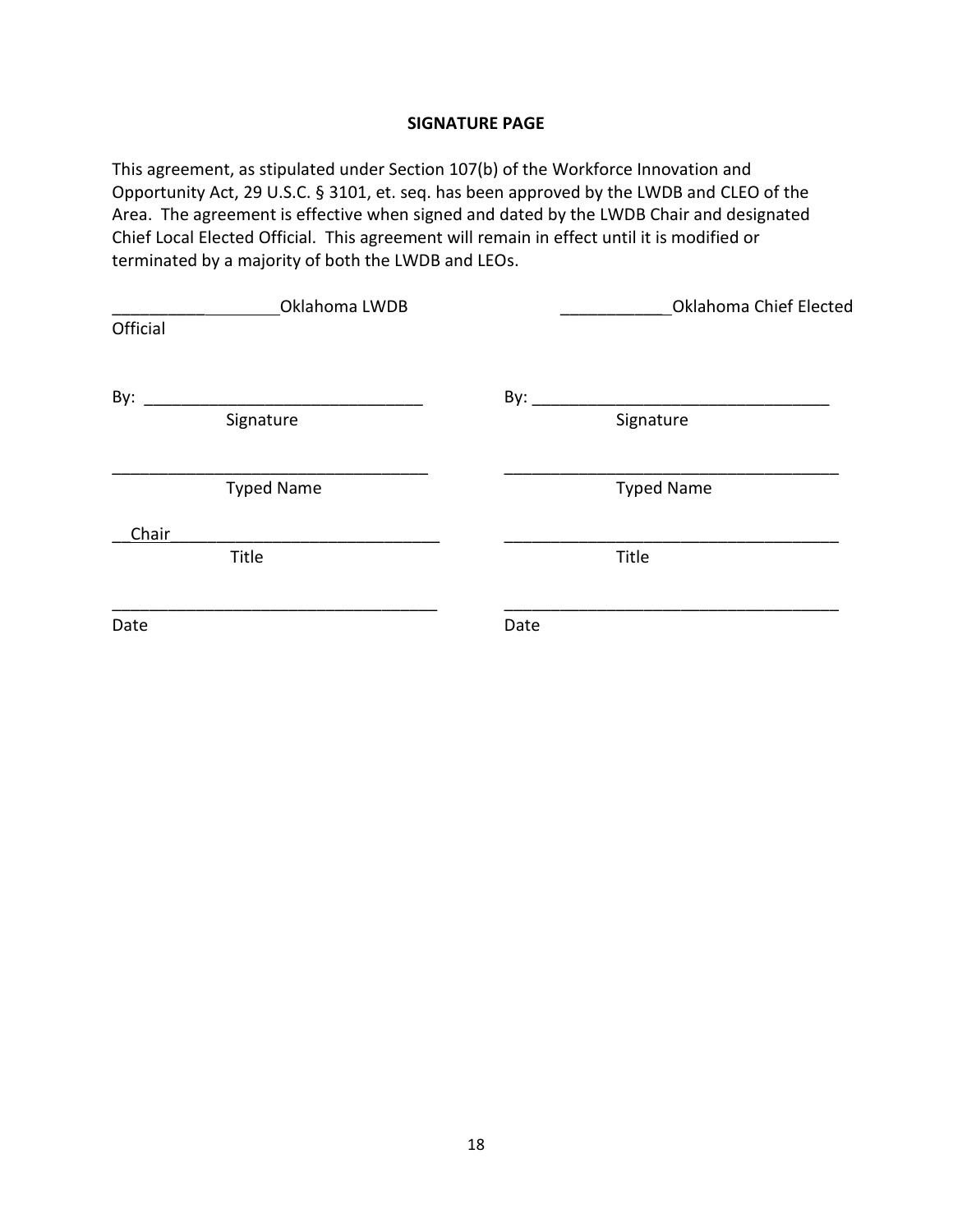### **LOCAL WORKFORCE DEVELOPMENT BOARD AND GRANT RECIPIENT/FISCAL AGENT AGREEMENT**

This Agreement is entered into by the Workforce Development Board (LWDB) of \_\_\_\_\_\_\_\_\_\_\_\_\_\_\_\_Oklahoma and \_\_\_\_\_\_\_\_\_\_\_\_\_\_\_\_\_ (\_\_\_\_\_\_\_), the designated Fiscal Agent in the Oklahoma Workforce Development Area (Area) consisting of \_\_\_\_\_\_\_\_\_\_\_\_counties in Oklahoma, pursuant to the Workforce Innovation and Opportunity Act of 2014 (hereinafter "WIOA") set forth in 29 U.S.C. § 3101, et. seq.

The purpose of this Agreement is to articulate the relationship between the LWDB and \_\_\_\_\_\_\_\_\_\_\_\_\_\_\_\_\_\_, acting as the Fiscal Agent for WIOA funds.

### **A. LWDB ROLES AND RESPONSIBILITIES**

The LWDB, as outlined in WIOA, is responsible for establishing the plan and setting policies for how the WIOA funds will be spent. As such they are responsible for:

- Developing and submitting the local WIOA plan in partnership with the CLEO. This plan is the basis for all WIOA services and activities performed in the Area.
- Developing the WIOA services and LWDB Budget Using the local WIOA plan, the LWDB will develop a budget for WIOA activities, including career services and training services, with approval of the CLEO. The administrative services will not exceed the 10% limit as outlined in the WIOA law. All LWDB activities (including those chargeable to both administrative and other cost categories), and the projected costs for implementing those activities, will be based on a strategic plan developed by the LWDB members. The costs associated with implementing the strategic plan will be outlined as a separate LWDB line item in the WIOA budget. The WIOA budget will be approved by the Oklahoma Local Elected Officials (LEOs).
- Approving the transfer of funds between WIOA adult and DW funds The transfer of funds between funding streams will be based on the local plan of service and will respond to changes in the local economic climate of increasing or decreasing plant closures and dislocations.

Other LWDB responsibilities within the *WIOA funding sources role* include:

- selecting the
	- o Oklahoma Works (One-Stop Operator/s) with the approval of the LEOs;
	- o Service providers for Youth, Adult and Dislocated Worker activities;
	- o Eligible training providers;
	- $\circ$  Conducting oversight of youth workforce investment activities and adult and dislocated worker employment and training activities under WIOA;
- negotiating with the state on the area's WIOA performance measures (common measures);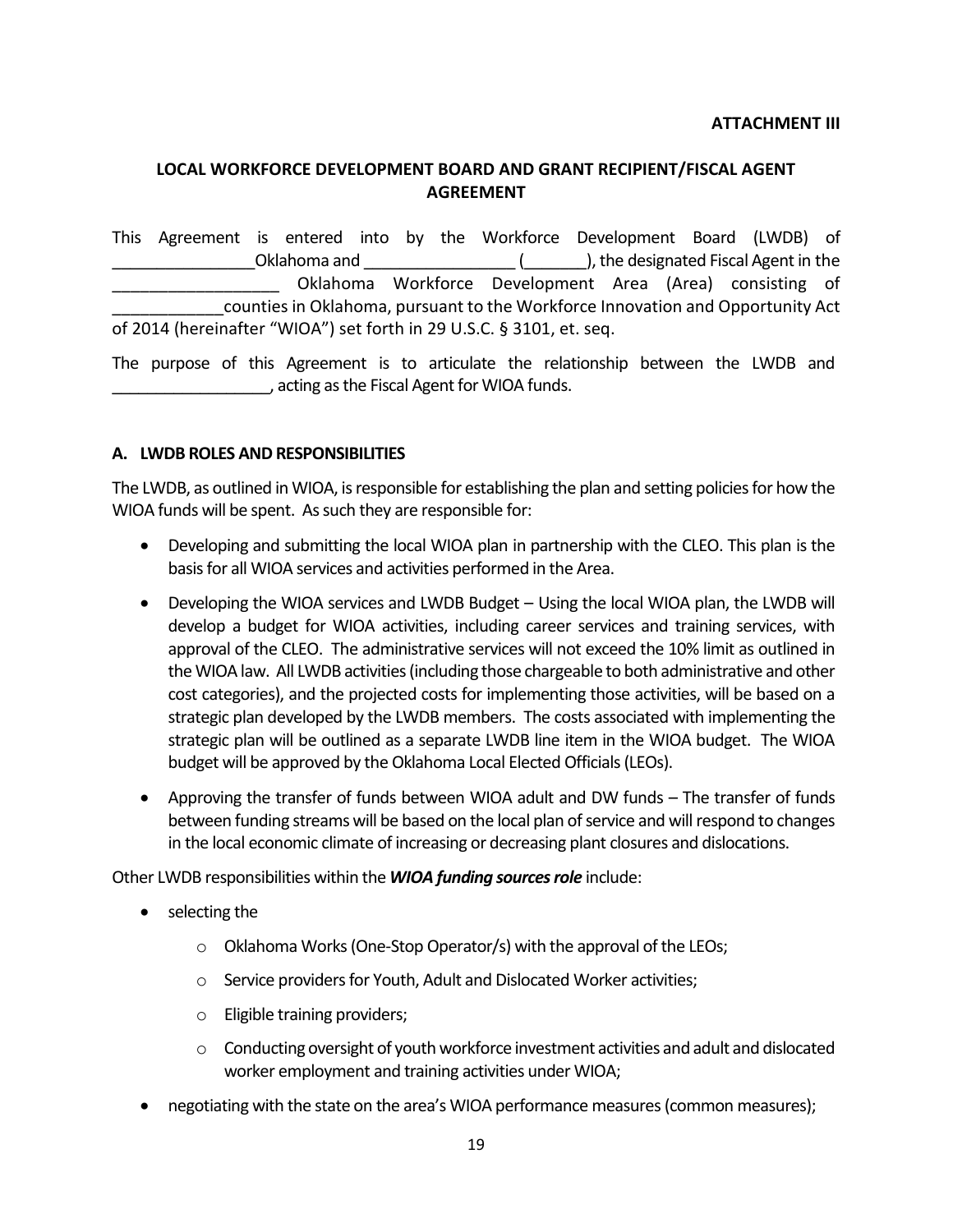- designating a standing youth committee;
- developing and executing an MOU with the one stop partners;
- responding to monitoring findings;
- assisting the Governor to develop the employment statistics system;
- ensuring qualified individuals have equal access to programs and services at all locations;
- linking with employers and economic development within the Area; and,
- promoting private sector involvement in the statewide WFD system.

LWDB responsibilities for *system development* include:

- building and transforming the One-Stop/WFD System by establishing and communicating the One-Stop system "vision", chartering and evaluating the Oklahoma Works (One-Stop) centers, establishing and communicating the One-Stop *system* measures, promoting continuous improvement, and ensure system integration;
- becoming the central point of workforce intelligence by gathering labor market information, identifying key industry clusters and employer skill requirements, identifying the skills of the current and future labor force, identifying local HR issues within the community, and, determining the service and resource assets in the area;
- identifying and addressing the key community workforce development issues;
- engaging the community partners to assist in addressing those issues; and,
- managing the LWDB infrastructure.

# **B. FISCAL AGENT ROLES AND RESPONSIBILITIES**

\_\_\_\_\_\_\_\_\_\_\_\_\_\_\_\_, as thefiscal agent, cooperates with and assists the LEOs and the LWDB with their workforce objectives in conformity with WIOA regulations. The fiscal agent receives and manages all formula WIOA funds for the area including Adult, Dislocated Worker, and Youth, as well as state reserve WIOA, other federal funds allocated to the local workforce area, and grants and Agreements. The fiscal agent is generally responsible for the receipt, disbursement, accounting and reporting of WIOA and all other grant funds for the LEO during the period.

The fiscal agent duties and responsibilities are performed for the direct benefit of the CLEOs and performed in accordance with, and governed by, applicable WIOA provisions. The fiscal agent's work is performed in accordance with the policies and procedures of the LWDB. The fiscal agent ensures WIOA funds are spent according to the LWDB developed and CLEO-approved budget. In addition, the fiscal agent provides services related to grants management, general accounting and financial services, oversight for fund integrity, staff support and technical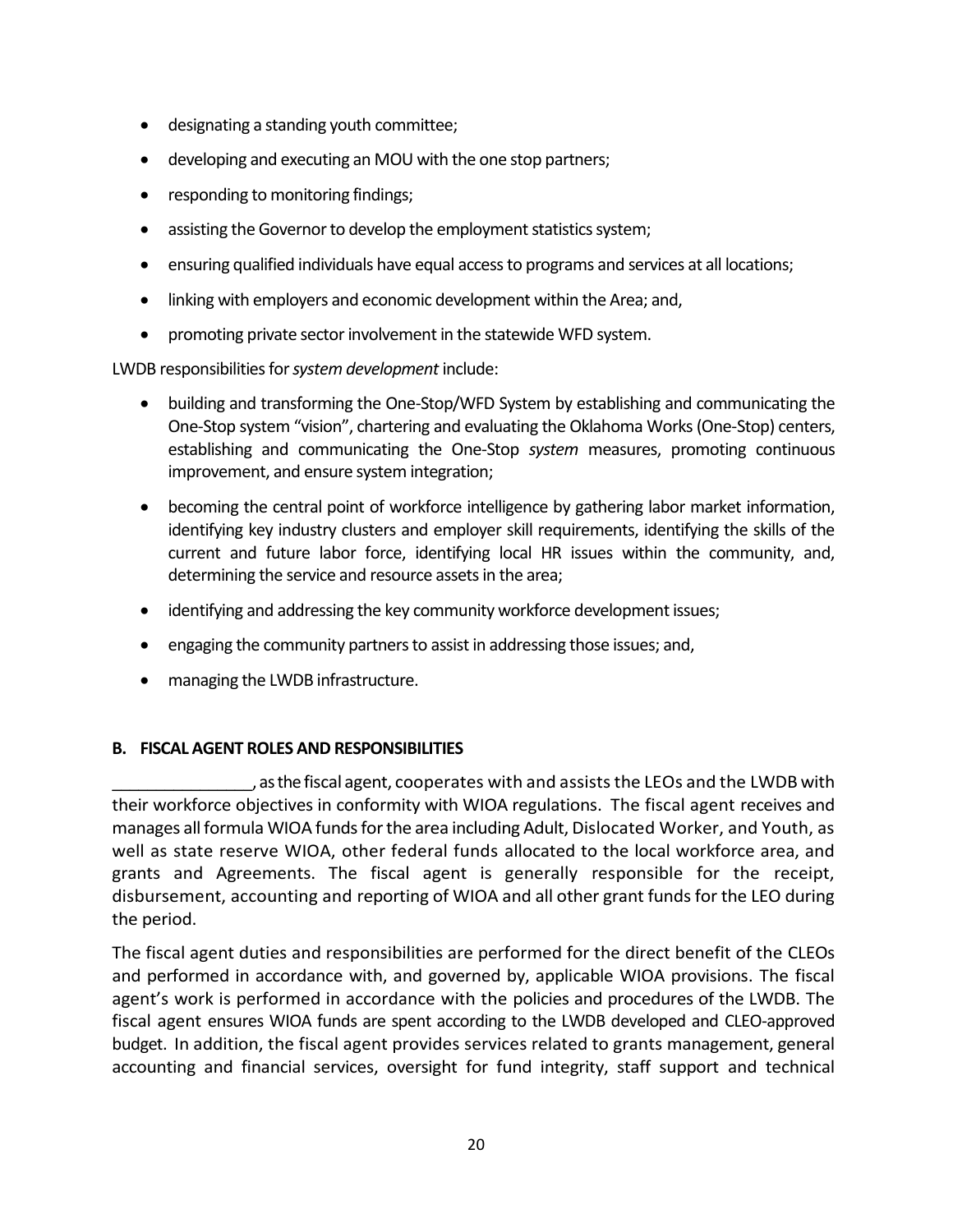assistance on fiscal matters. In conjunction with the CLEO and LWDB, the fiscal agent responds to audit financial findings.

For the WIOA subcontractors, the fiscal agent performs the following services:

- prepares, procures, and administers contracts;
- oversees and monitors contractors/sub-recipients;
- provides financial technical assistance to sub-recipients/contractors regarding fiscal issues; and,
- ensures independent audits of all contracted employment and training programs, at the direction of the LWDB. The fiscal agent has no duties or responsibilities for the oversight, management or results of any program for which funds are disbursed.

To support the oversight role of the CLEOs and LWDB, the fiscal agent prepares and disseminates financial reports on a monthly basis in formats prescribe by the entities to identify revenues, expenditures, accounts payable, accounts receivable and balances and obligations, by funding stream, and lower tier sub-recipients. These reports are on an accrual basis and are distributed to the LEOs, LWDB, the LWDB Finance Committee and its Executive Director.

The fiscal agent will coordinate with the LWDB Executive Director to:

- ensure that the parties are informed as to the appropriate expenditure of WIOA funds in conformance with Federal and State Regulations and WIOA provisions, and other rules and regulations such as OMB and FAR and that expenditures of these funds are properly and accurately accounted for;
- prepare required federal and state financial reports associated with management of grant funds; and,
- prepare financial reports and grant closeouts at the direction of the funding sources.

The fiscal agent also arranges for an annual audit of all funds.

The fiscal agent does not make decisions about who receives the money. They do not develop or approve WIOA budgets. The fiscal agent serves as an accounts payable and receivable operation. The fiscal agent disburses the funds at the direction of the LEO and LWDB as long as those directives do not violate any provision of WIOA or OMB Circulars or Federal Acquisition Regulations (FAR).

The fiscal agent, its employees, or its sub-contractors, may not provide WIOA Title I, career or training services or other direct job seeker workforce services in the area where the entity is the fiscal agent.

The fiscal agent exercises the degree of skill and care expected by the financial reporting and accounting profession. The fiscal agent accepts responsibility for the quality, accuracy, and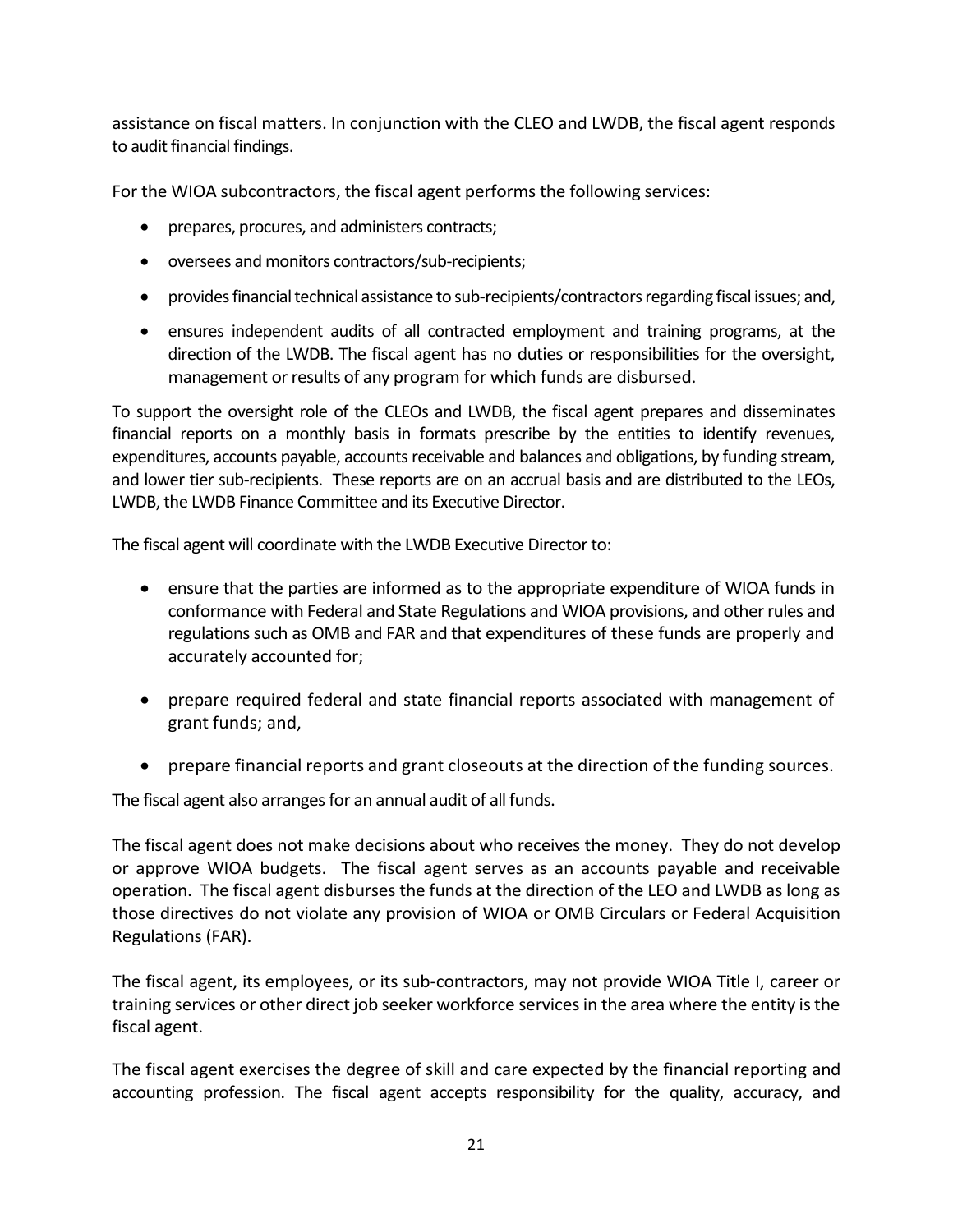timeliness of the work performed by the fiscal agent and its employees, sub-contractors, and agents. The fiscal agent accepts financial responsibility for any errors and omissions that cause harm to the LEOs and for the faithful performance of its employees, including employee theft.

# **C. MUTUAL ROLES**

The LWDB will work in partnership with to safeguard WIOA funds and to assure that the funds available in the Local Workforce Development Area are used for the maximum benefit of citizens in the --------------------- counties.

# **D. OTHER ROLES**

The roles identified in this Agreement are not comprehensive nor intended to be. Instead, they establish a baseline set of roles to guide the relationship between the LWDB and \_\_\_\_\_\_\_\_\_\_\_\_\_\_\_ when working together under WIOA.

# **E. CONFLICT OF INTEREST**

Grantees, sub-recipients, and contractors funded under WIOA must implement conflict of interest policies and procedures as stipulated in the WIOA law, Code of Federal Regulations and guidance, Office of Management and Budget (OMB) Circulars, State regulations, and State WIOA conflict of interest requirements.

As specified in 20 CFR § 678.610(c) and in conformity with 20 CFR § 679.430 for demonstrating internal controls and preventing conflict of interest, the written roles and responsibilities and standards of conduct must include a description of the firewalls used to mitigate conflict of interest in circumstances including, but not limited to, situations where the entity acts in more than one role in the one-stop delivery system or performs more than one function in the procurement process as well as situations in which the non-Federal entity uses a sole source selection.

Sufficient firewalls must be in place, ensuring that stewards of the programs and all those served in the programs are not only eligible and suitable but also protected from being part of the perception of impropriety, and conflict of interest.

# **F. NONDISCRIMINATION AND EQUAL OPPORTUNITY ASSURANCES**

All parties must comply with Section 188 of WIOA, which prohibits discrimination against all individuals in the United States on the basis of race, color, religion, sex (including pregnancy, childbirth, and related medical conditions, transgender status, and gender identity), national origin (including limited English proficiency), age, disability, or political affiliation or belief, or against beneficiaries on the basis of either citizenship status or participation in any WIOA Title Ifinancially assisted program or activity; Title VI of the Civil Rights Act of 1964, as amended,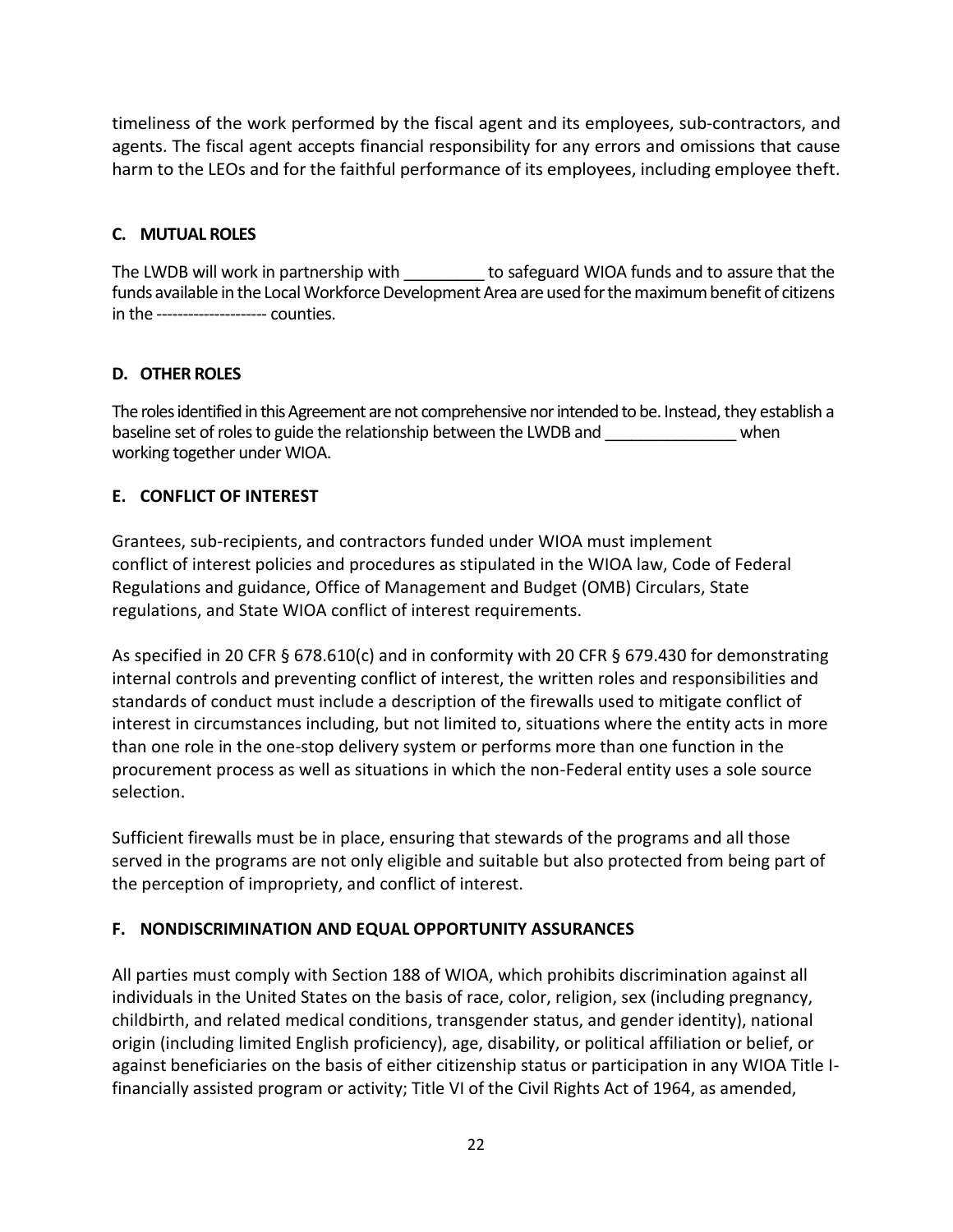which prohibits discrimination on the bases of race, color and national origin; Section 504 of the Rehabilitation Act of 1973, as amended, which prohibits discrimination against qualified individuals with disabilities; The Age Discrimination Act of 1975, as amended, which prohibits discrimination on the basis of age; and Title IX of the Education Amendments of 1972, as amended, which prohibits discrimination on the basis of sex in educational programs; and all other relevant regulations implementing the laws listed above. (29 CFR Part 38).

The parties also assure compliance with 29 CFR Part 38 and all other regulations implementing the laws listed above. This assurance applies to the parties' operation of the WIOA Title Ifinancially assisted program or activity, and to all agreements to carry out the WIOA Title Ifinancially assisted programs or activities. The parties understand that the United States has the right to seek judicial enforcement of this assurance.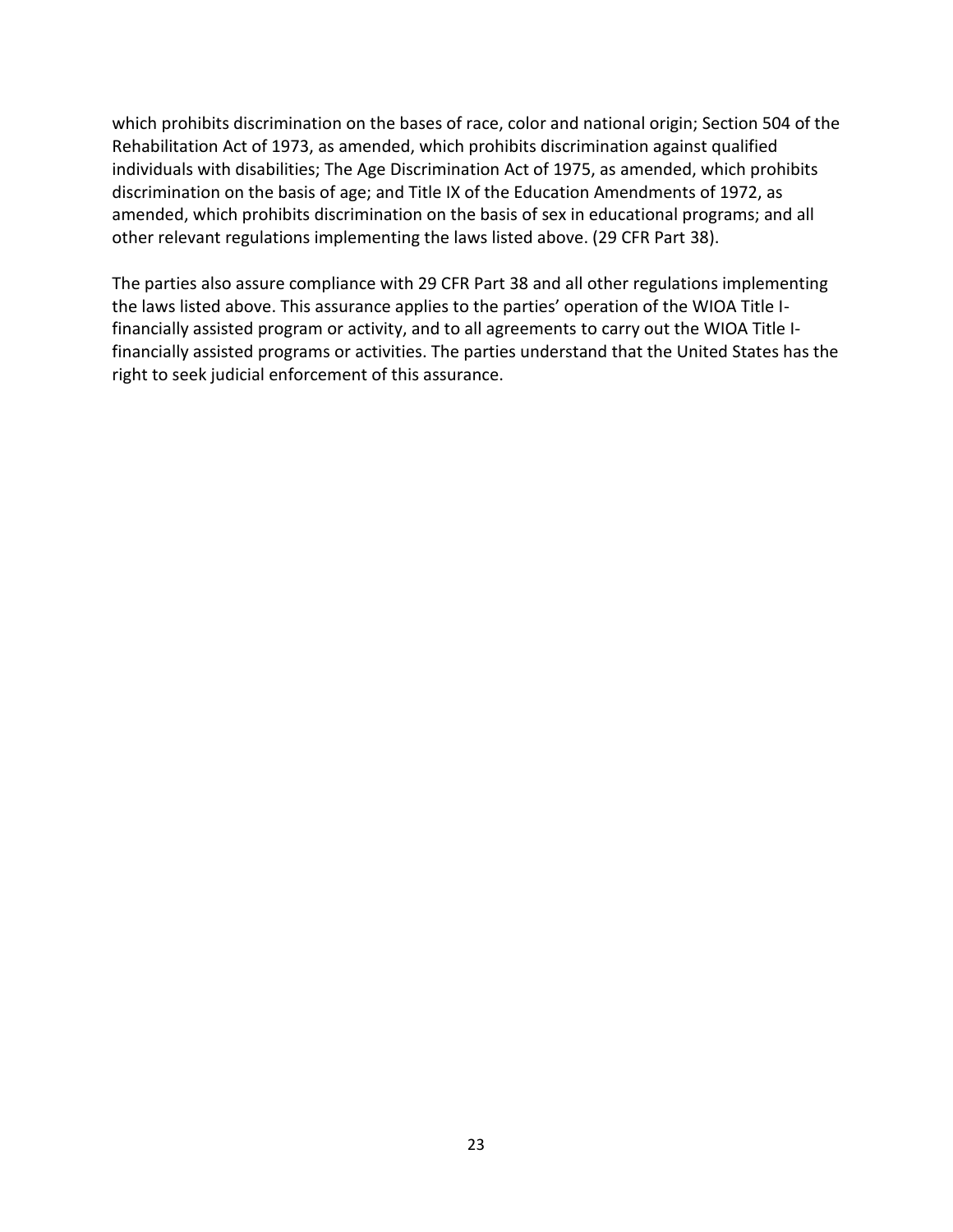#### **SIGNATURE PAGE**

This agreement, as stipulated under Section 107 (b) of the Workforce Innovation and Opportunity Act, 29 U.S.C. § 3101, et. seq. has been approved by the \_\_\_\_\_\_\_\_\_\_\_\_\_\_\_Workforce Development Board and \_\_\_\_\_\_\_\_\_\_\_\_ as the fiscal agent. The agreement is effective when signed and dated by the LWDB Chair and the authorized signatory of the fiscal agent.

| <b>Workforce Development Board:</b> | <b>Fiscal Agent:</b> |  |  |  |
|-------------------------------------|----------------------|--|--|--|
| By:                                 | By:                  |  |  |  |
| Signature                           | Signature            |  |  |  |
| <b>Typed Name</b>                   | <b>Typed Name</b>    |  |  |  |
| Chair                               |                      |  |  |  |
| Title                               | Title                |  |  |  |
| Date                                | Date                 |  |  |  |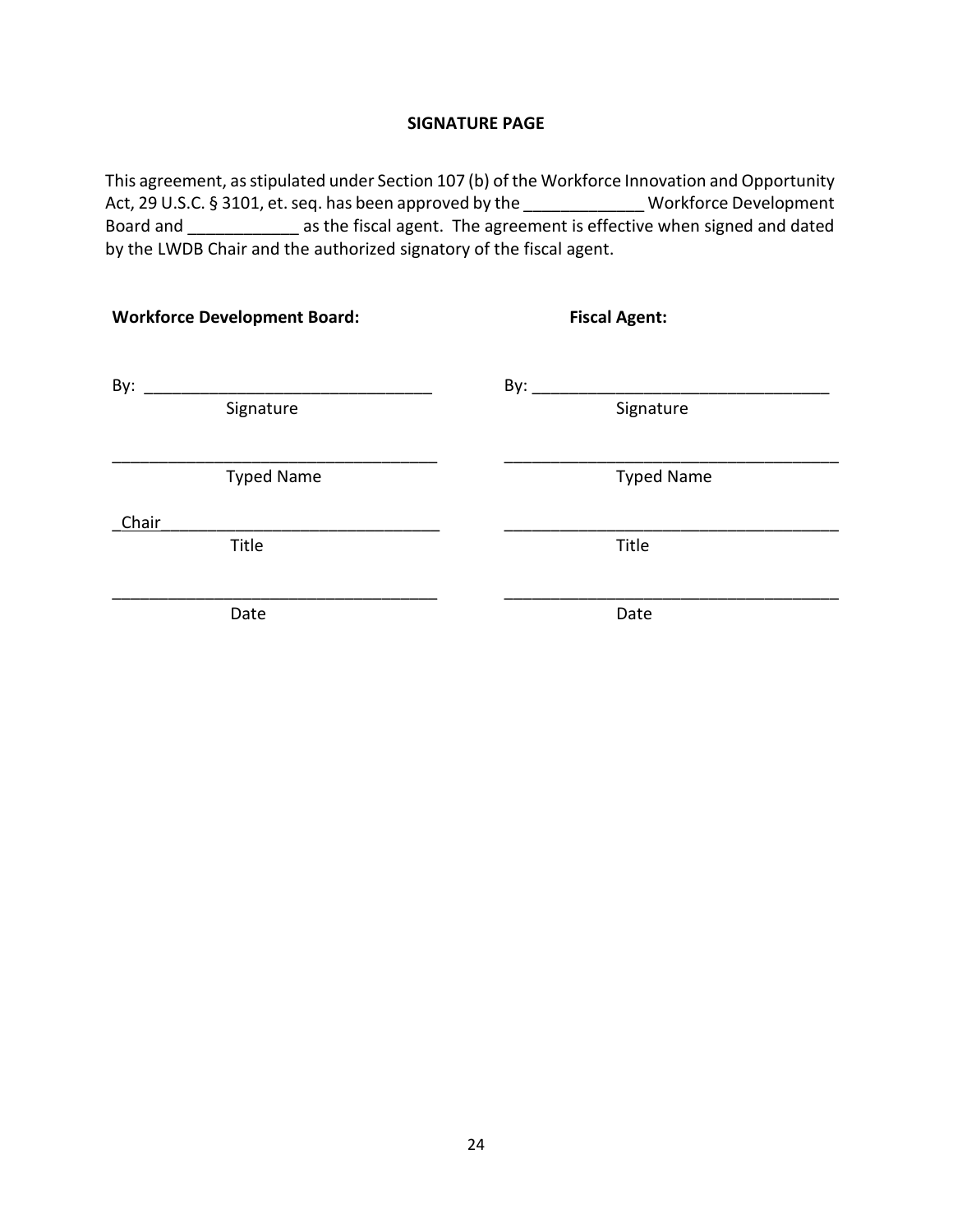### **ATTACHMENT IV**

### **LOCAL ELECTED OFFICIALS AND GRANT RECIPIENT/FISCAL AGENT AGREEMENT**

| This Agreement is entered into by the Local Elected Officials (LEOs) of                                                                           |  |                                       | <b>Oklahoma</b> |
|---------------------------------------------------------------------------------------------------------------------------------------------------|--|---------------------------------------|-----------------|
| Workforce Development Area and<br>the contract of the contract of the contract of the contract of the contract of the contract of the contract of |  | ). The LEOs designated                |                 |
| as the Grant Recipient/Fiscal Agent to act on their behalf in the                                                                                 |  | <b>Workforce Development</b>          |                 |
| Area (Area) consisting of,                                                                                                                        |  | counties in Oklahoma, pursuant to the |                 |
| Workforce Innovation and Opportunity Act of 2014 (hereinafter "WIOA") set forth in 29 U.S.C. §                                                    |  |                                       |                 |
| 3101, et. seq.                                                                                                                                    |  |                                       |                 |

While WIOA permits the LEOs to designate an entity to serve on their behalf as grant recipient and fiscal agent, the LEOs understand that this designation does not relieve the LEOs of their financial liability for any misspent funds. Under WIOA, the LEOs retain ultimate liability for the repayment of any WIOA funds which have been misused or costs which have been disallowed.

The purpose of this Agreement is for LEOs to articulate their expectations of their designated grant recipient/fiscal agent and for the designated grant recipient/fiscal agent to acknowledge and accept these expectations.

#### **G. DELEGATION OF LEO AUTHORITY AND RESPONSIBILITES**

- 1. The LEOs delegate to the power and responsibility to enter into contracts, subcontracts, and other agreements, to receive, expend, and distribute funds, to develop and evaluate procedures for financial management, and to hire, organize, and train the staff needed to carry out their responsibilities.
- 2. **Example 2.** agrees to accept on behalf of the LEOs all grant funds associated with Title I of WIOA. This responsibility also includes funds available under (\*\*\*\*include here any other funds such as TAA, Vets, WIOA Discretionary funds, WIOA National Emergency grants, etc. [IF ANY] that the Fiscal Agent will be responsible for on behalf of the LEOs)
- 3. \_\_\_\_\_\_\_\_\_ agrees to disburse WIOA funds for allowable Workforce Innovation and Opportunity Activities on behalf of the LEOs. As required by law, these disbursements will occur at the direction of the \_\_\_\_\_\_\_\_\_Workforce Development Board provided that the purpose for the disbursement is allowable, authorized and documented.
- 4. The LEOs agree to reimburse **Execute 12** for necessary and reasonable administrative costs for performing the duties of grant recipient/fiscal agent as reflected in an operating budget which shall submit to LEOs annually for approval.
- 5. \_\_\_\_\_\_\_\_\_ acknowledges that no provision for profit is allowed and that any excess of revenue over its costs must be counted as program income, and spent in compliance with WIOA program income requirements. **Example 2** also acknowledges that interest earned on funds received under WIOA Title I must also be included in program income.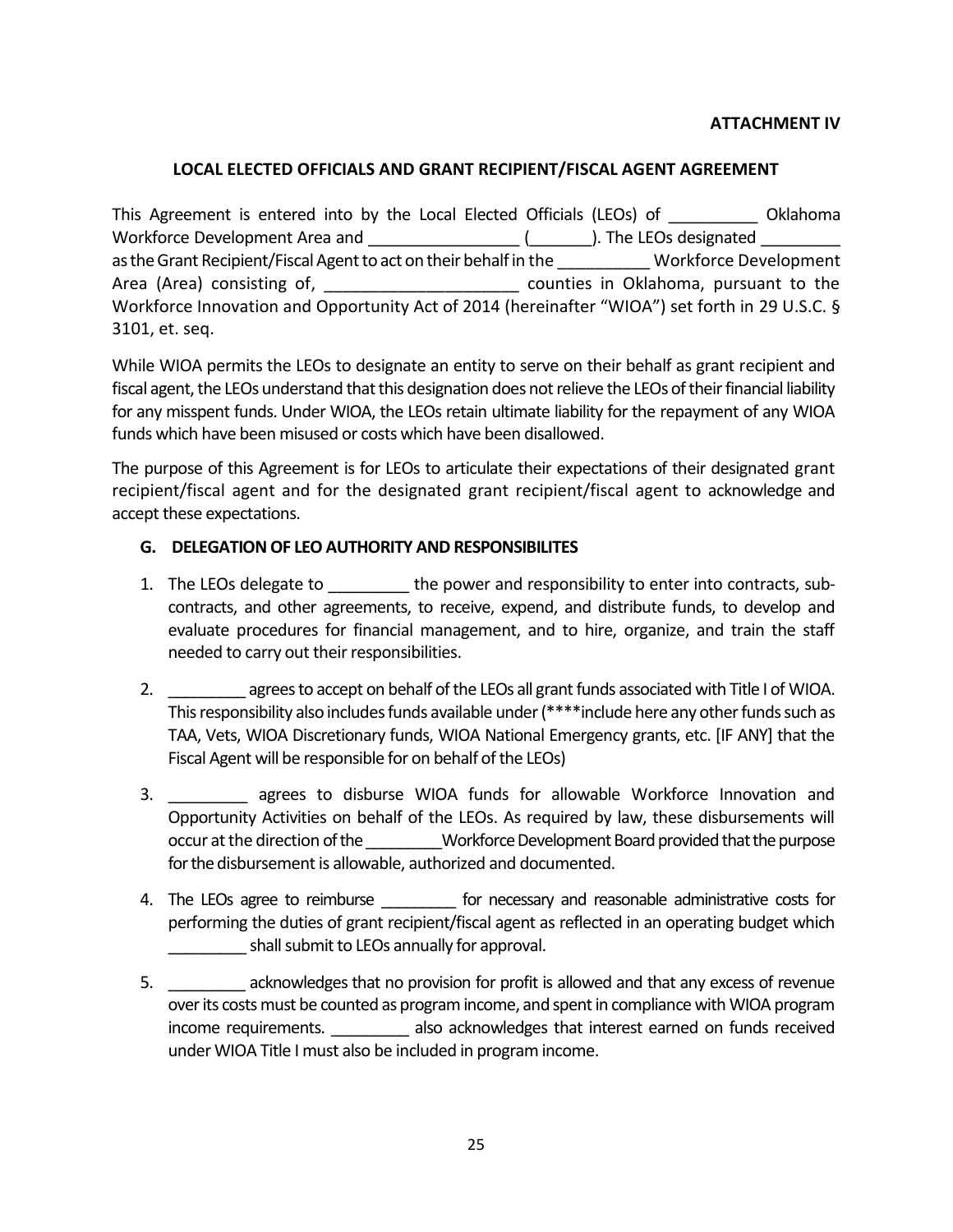### **H. ADMINISTRATIVE AND PROCEDURAL EXPECTATIONS**

- 1. The LEOs expect \_\_\_\_\_\_\_\_ to comply with Federal and State law, regulation and policy established for WIOA programs.
- 2. The LEOs expect \_\_\_\_\_\_\_\_ to comply with relevant circulars of the Office of Management and Budget. These include but are not limited to:
	- a. The uniform administrative requirements of OMB Circular A-110, including the standards for financial management systems.
	- b. Cost principles as defined in OMB Circular A-21.
- 3. The LEOs expect extend to identify and acquire an accounting system that will meet all the fund accounting and reporting requirements for WIOA grant programs.
- 4. The LEOs expect **to employ and train a sufficient number of qualified staff** necessary to fulfill the duties of grant recipient/fiscal agent, subject to the limitations of an annual budget.
- 5. The LEOs expect **the summan is the setablish and manage an appropriate system for the award** and administration of grants and contracts, including monitoring of grants and contracts.
- 6. The LEOs expect to enter into written grant agreements or contracts only as needed and when clear goals and obligations are established.
- 7. The LEOs expect to monitor the implementation of all grants and contracts, and to fulfill the requirement on local areas to conduct program and financial monitoring not less frequently than annually.
- 8. The LEOs expect **business** to take prompt and appropriate corrective action upon becoming aware of any evidence of a violation of Federal or State WIOA rules or policies.
- 9. The LEOs expect the closely monitor the life of all grant funds to ensure they are used to the maximum amount allowed under WIOA and to avoid any loss of funds allocated to the local workforce investment area.
- 10. The LEOs expect to develop a property control system that meets all Federal and State requirements and that provides for a full accounting of all property and equipment purchased with WIOA funds.

### **I. REPORTING EXPECTATIONS**

- 1. The LEOs expect \_\_\_\_\_\_\_\_\_ to provide the following information monthly:
	- a. Reports and other documents that summarize the current financial conditions of all WIOA grants awarded to the Oklahoma Workforce Development Area, including income, expenditures, fund balances, comparison to approved budget and other financial metrics the LEOs may identify in conjunction with the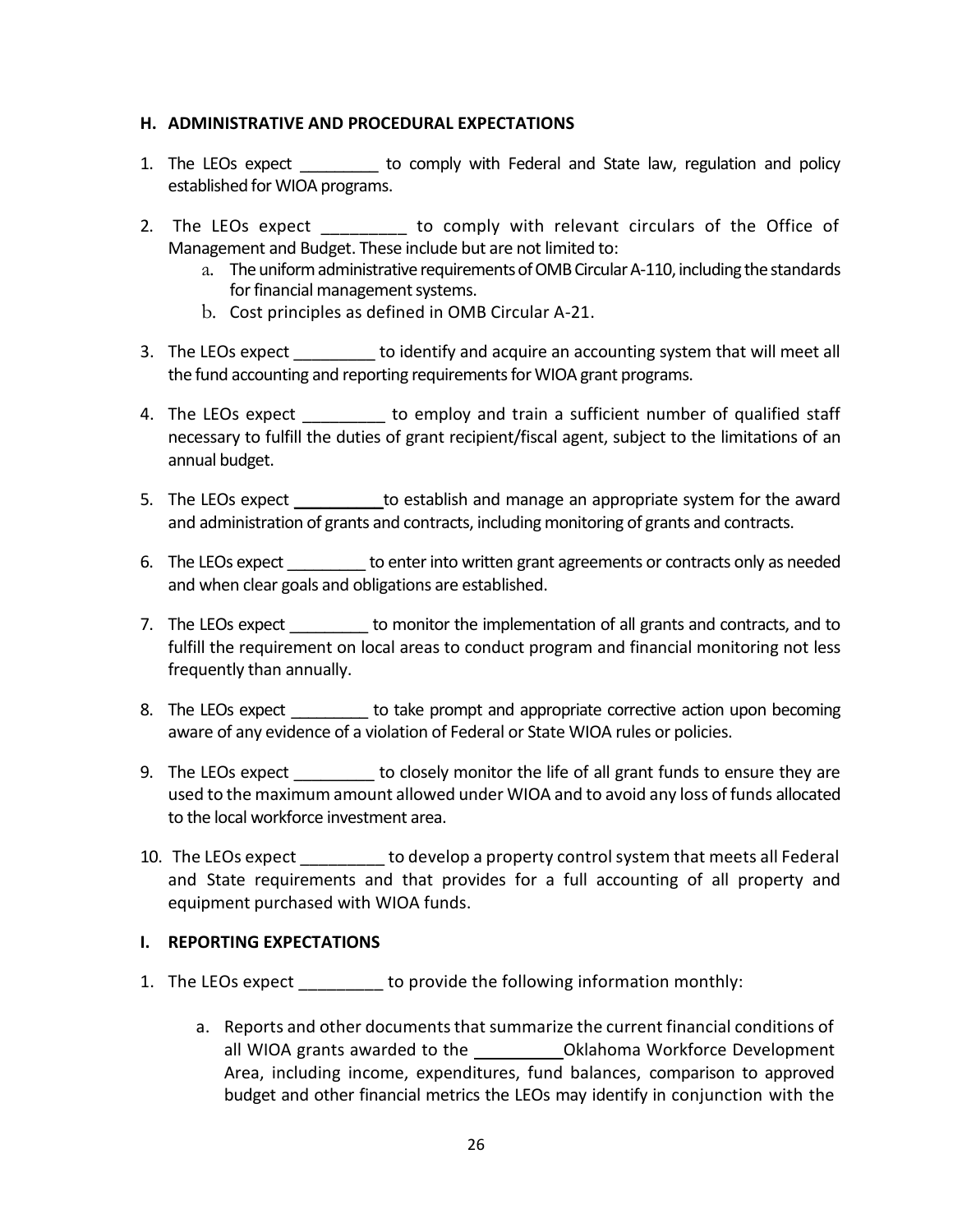execution of their responsibilities under this Agreement.

- b. Reports and documents that summarize known compliance issues or concerns along with an explanation of any out-of-compliance notices received for any program for which the LEOs retain ultimate responsibility.
- 2. The LEOs expect extends to meet with the LEO Consortium on a regular basis to review reports and address LEO questions or concerns. These meetings shall be held not less frequently than bi-monthly.

### **J. SEPARATION OF DUTIES**

The LEOs also expect to assure adequate separation between its responsibilities as grant recipient/fiscal agent for the local workforce development area and its role as One-Stop Operator and Service Provider.

### **LEO EXPECTATIONS ABOUT LIABILITY**

- 1. The LEOs will hold **EXECO accountable for all expenditures or costs that violate WIOA** requirements. This includes disallowed costs resulting from \_\_\_\_\_\_\_\_\_' s failure to apply or properly interpret WIOA requirements, negligence, \_\_\_\_\_\_\_\_\_'s failure to follow accepted standards of financial management or other failure to safeguard WIOA funds on behalf of the LEOs. LEOs agree that all agreements or contracts with service providers shall include provisions that require the service provider to be responsible for disallowed costs resulting from the service provider's known failure to apply or properly interpret WIOA requirements, gross negligence, the service provider's failure to follow accepted standards of financial management or other failure to safeguard WIOA funds on behalf of LEOs.
- 2. In the event costs are disallowed, the LEOs will seek reimbursement from The for all disallowed costs and expect \_\_\_\_\_\_\_ to repay these costs with non-Federal sources of funds. The LEOs understand that The may seek reimbursement from the service provider or other contractors for whom costs were disallowed. \_\_\_\_\_\_\_\_\_\_ shall assure that any such reimbursed costs will be paid from non-Federal sources of funds.

### **K. OTHER EXPECTATIONS**

- 1. The expectations identified in this Agreement are not comprehensive nor intended to be. Instead, they establish a baseline set of expectations to guide \_\_\_\_\_\_\_\_\_\_ in its role as grant recipient and fiscal agent.
- 2. The LEOs expect to work in partnership with the safeguard WIOA funds and to assure that the funds available in the local workforce development area are used for the maximum benefit of citizens in the seven counties.

# **L. CONFLICT OF INTEREST**

Grantees, sub-recipients, and contractors funded under WIOA must implement conflict of interest policies and procedures as stipulated in the WIOA law, Code of Federal Regulations and guidance, Office of Management and Budget (OMB) Circulars, State regulations, and State WIOA conflict of interest requirements.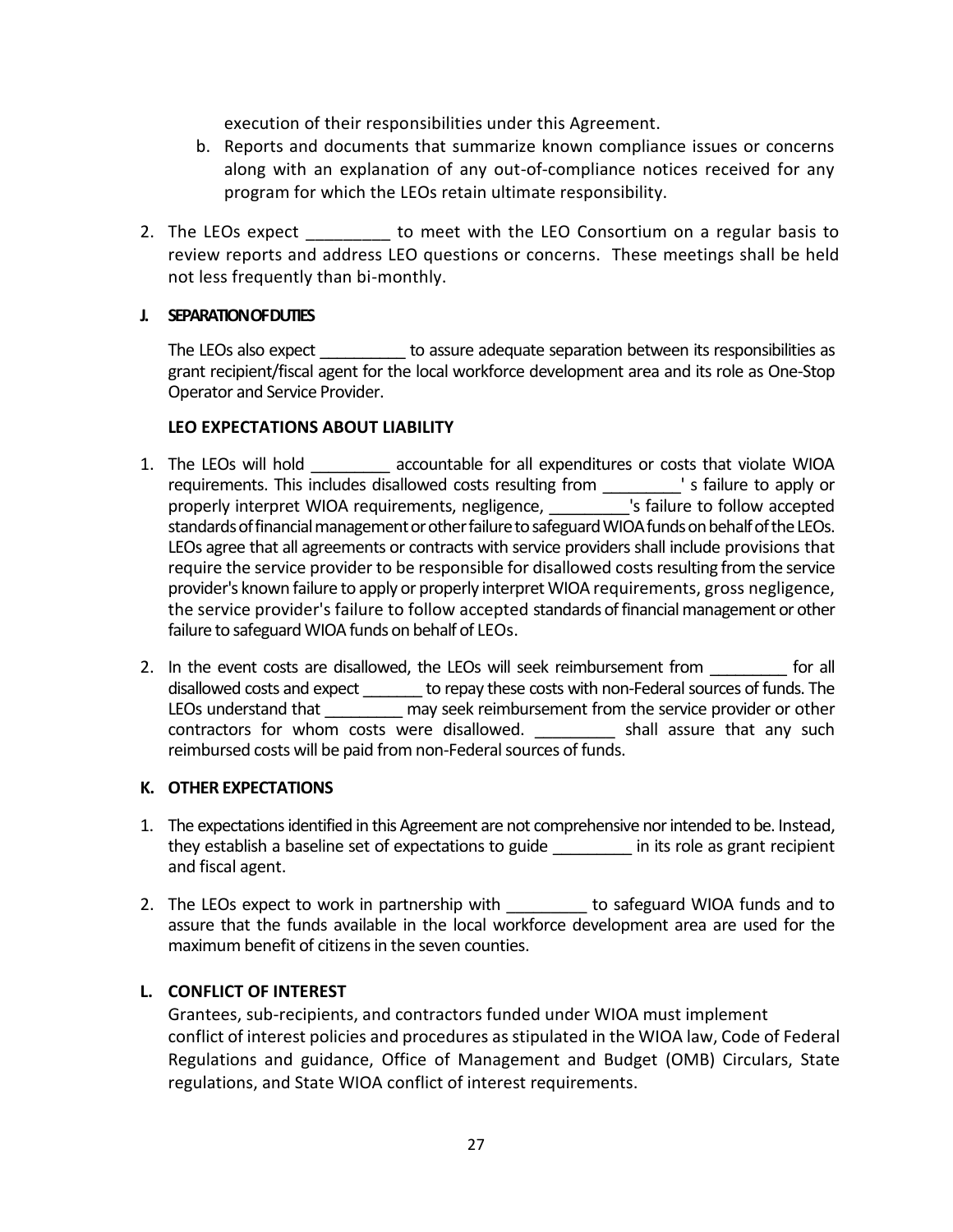Sufficient firewalls must be in place, ensuring that stewards of the programs and all those served in the programs are not only eligible and suitable but also protected from being part of the perception of impropriety, and conflict of interest.

#### **M. NONDISCRIMINATION AND EQUAL OPPORTUNITY ASSURANCES**

All parties must comply with Section 188 of WIOA, which prohibits discrimination against all individuals in the United States on the basis of race, color, religion, sex (including pregnancy, childbirth, and related medical conditions, transgender status, and gender identity), national origin (including limited English proficiency), age, disability, or political affiliation or belief, or against beneficiaries on the basis of either citizenship status or participation in any WIOA Title I-financially assisted program or activity; Title VI of the Civil Rights Act of 1964, as amended, which prohibits discrimination on the bases of race, color and national origin; Section 504 of the Rehabilitation Act of 1973, as amended, which prohibits discrimination against qualified individuals with disabilities; The Age Discrimination Act of 1975, as amended, which prohibits discrimination on the basis of age; and Title IX of the Education Amendments of 1972, as amended, which prohibits discrimination on the basis of sex in educational programs; and all other relevant regulations implementing the laws listed above. (29 CFR Part 38).

The parties also assure compliance with 29 CFR Part 38 and all other regulations implementing the laws listed above. This assurance applies to the parties' operation of the WIOA Title Ifinancially assisted program or activity, and to all agreements to carry out the WIOA Title Ifinancially assisted programs or activities. The parties understand that the United States has the right to seek judicial enforcement of this assurance.